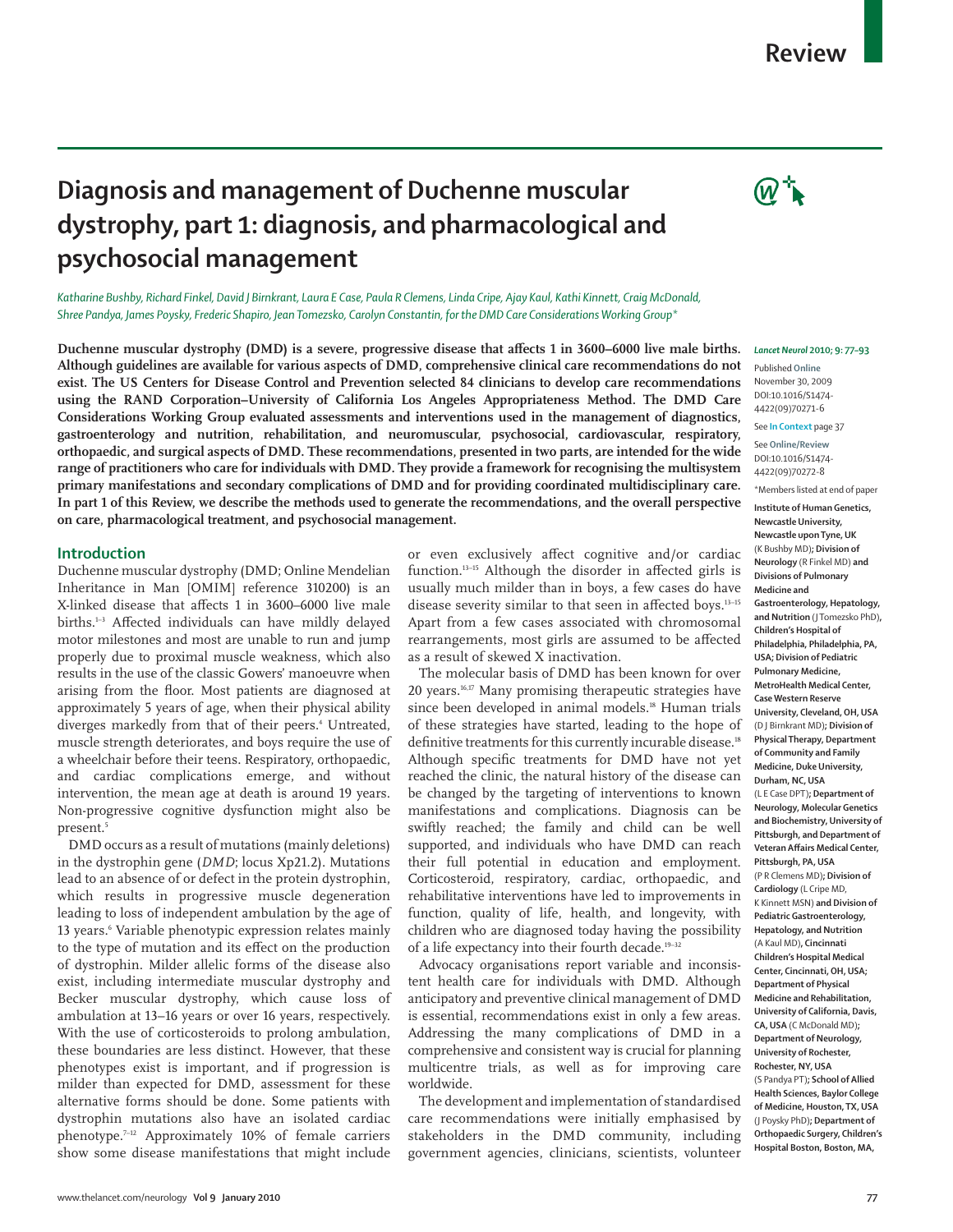**USA** (F Shapiro MD)**; National Center on Birth Defects and Developmental Disabilities, Centers for Disease Control and Prevention, Atlanta, GA, USA** (C Constantin PhD)

Correspondence to: Katharine Bushby, Newcastle University, Institute of Human Genetics, International Centre for Life, Centre Parkway, Newcastle upon Tyne NE1 3BZ, UK

**kate.bushby@newcastle.ac.uk**

For **OMIM** see http://www.ncbi. nlm.nih.gov/omim/

For the **Muscular Dystrophy Association** see http://www. mda.org/

For **Parent Project Muscular Dystrophy** see http://www. parentprojectmd.org/ For **TREAT-NMD** see http:// www.treat-nmd.eu/

See **Online** for webappendix

health agencies, and advocacy organisations such as the Muscular Dystrophy Association and Parent Project Muscular Dystrophy. In the USA, the Muscular Dystrophy Community Assistance, Research, and Education Amendments of 2001 directed increased research and public health initiatives towards the muscular dystrophies.<sup>33</sup> Development of these care recommendations are part of these activities. In Europe, a European Union-funded Network of Excellence (EC036825), TREAT-NMD, received funding to advance the treatment and care for neuromuscular diseases, with standardisation of care in DMD as one of their priorities. The US Centers for Disease Control and Prevention (CDC) has facilitated the development of these care recommendations as a collaborative effort among these stakeholders.

The aim of this Review is to present recommendations for DMD management based on analysis of independent expert ratings of assessments and interventions. These recommendations focus attention on the many positive areas promoting efficient diagnosis and effective management in DMD. They are intended for the wide range of health-care providers who work with individuals who have DMD and their families, from primary care to the multidisciplinary team. The purpose of these recommendations is to provide a framework for recognising the primary manifestations and possible complications and for planning optimum treatment across different specialties with a coordinated multidisciplinary team. In the first part of this Review, we describe the methods used, and provide recommendations for diagnosis, pharmacological treatment, and psychosocial management. In the second part,<sup>34</sup> we will discuss the implementation of multidisciplinary care.

# **Methods**

Very few large-scale randomised controlled trials (RCTs) have been done in DMD. In areas in which such trials exist (eg, for the use of corticosteroids), the evidence that can be derived from these studies has been emphasised. For most of the other recommendations, the CDC chose the RAND Corporation–University of California Los Angeles Appropriateness Method (RAM) to guide their development.<sup>35</sup> RAM combines scientific evidence with the collective judgment of experts to determine the appropriateness and necessity of clinical assessments and interventions. Unlike consensus-driven methods, RAM preserves the integrity of individual expert opinion through anonymous and independent ratings, allowing areas of agreement, as well as areas of disagreement and uncertainty, to be revealed.<sup>35</sup>

An international coalition of 84 experienced practitioners, who represent the specialties involved in the delivery of DMD care, were nominated by their peers, and selected by the CDC and steering committee to serve on one or more panels. Experts independently rated interventions and assessments used in DMD manage-

ment for appropriateness and necessity based on clinical scenarios presented in a matrix format. The matrices were developed from an extensive literature review for articles pertaining to interventions and assessments for DMD, augmented by expert opinion. Of the 1981 articles reviewed, the CDC used 489 articles in its final literature review. On completion of the literature review, the CDC and the expert panellists identified signs and symptoms that trigger the use of an assessment tool or intervention, and any clinical factors that should be taken into account. On the basis of expert input, the CDC organised the clinical factors and signs or symptoms into a matrix format. Each matrix addressed a particular assessment or intervention and included a clinical question, objective, or major presenting symptom (see webappendix for clinical scenarios reviewed).

The experts then rated the matrices in three rounds of ratings: two for appropriateness and one for necessity. In round 1, each expert anonymously rated the appropriateness of using a particular assessment tool or intervention in specific clinical scenarios on an ordinal scale of 1–9. An intervention or assessment tool was designated as "appropriate" if the expected health benefit outweighs the anticipated risk, irrespective of financial implications.<sup>35</sup> The CDC tabulated and analysed median ratings for each scenario according to RAM guidelines. During in-person meetings, the expert panels discussed the results and edited the matrices for round 2 for appropriateness. After round 2, the CDC categorised the assessments and interventions as "appropriate", "inappropriate", or "uncertain", and identified any disagreement among the experts.

In round 3, the experts rated the assessments and interventions deemed appropriate without panel disagreement in round 2 for necessity on a similar 1–9 scale. Experts could rate an intervention or assessment tool as "necessary" if it met the following four criteria: (1) intervention or assessment tool was rated "appropriate" without disagreement; (2) it would be improper not to offer the intervention or assessment tool under the clinical scenario proposed; (3) there is a reasonable chance that the intervention or assessment tool will benefit the patient; and (4) the magnitude of the expected benefit is not small.<sup>35</sup> See webappendix for examples of matrices, analyses, and results. After three rounds of independent ratings, the expert panellists reviewed and interpreted the data to develop the recommendations into a clinically relevant document.

This two-part Review concentrates on those assessments and interventions that were found to be "necessary", "appropriate", and "inappropriate", as defined by RAM. Areas of disagreement or uncertainty are underscored if particularly pertinent to practice. These recommendations are therefore based on the RAM results except in cases in which clinical trial evidence exists, in particular RCT data. We have noted the rare instances in which there is RCT evidence to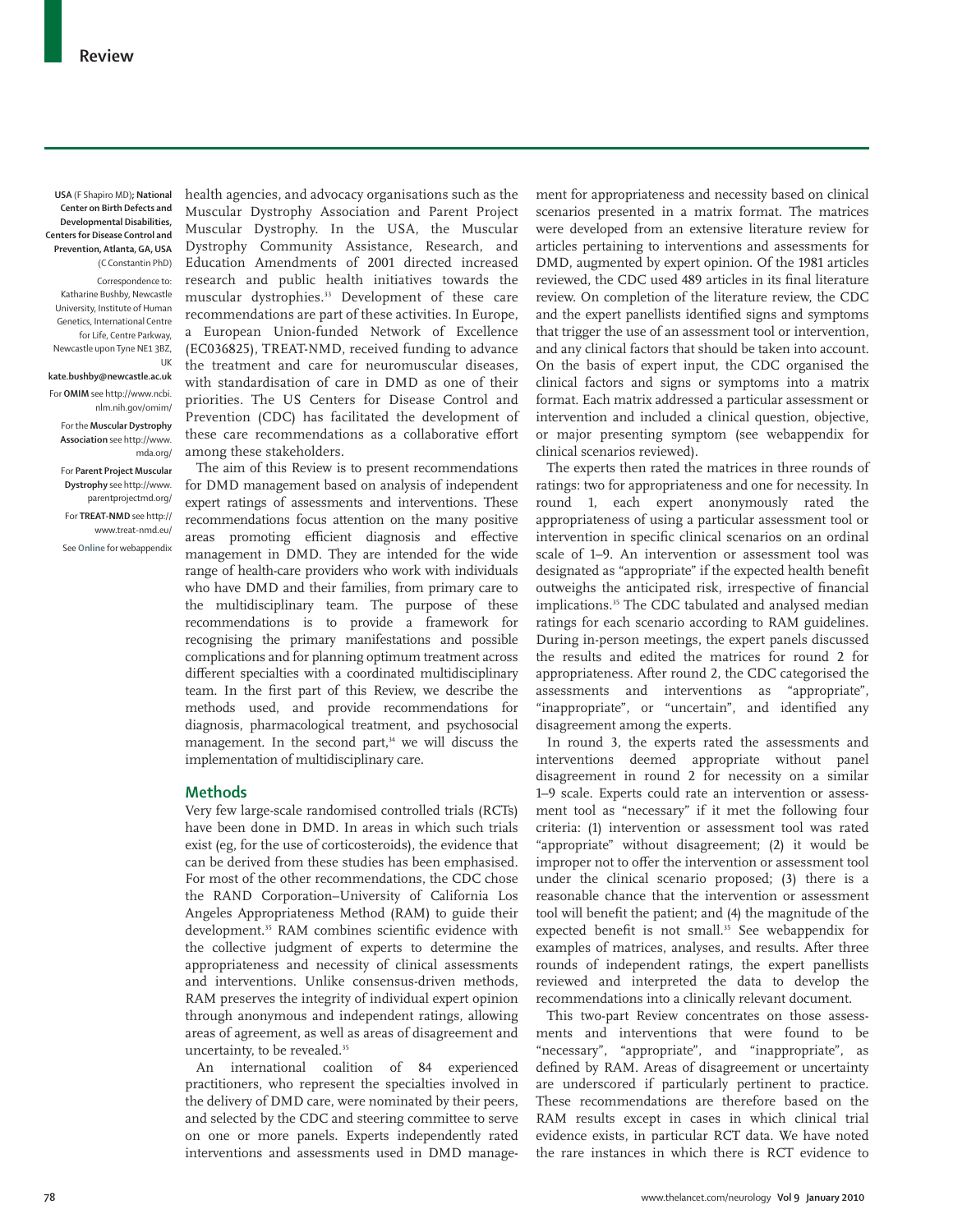support the recommendations. During the development of the recommendations, the expert panels identified clinical questions not covered in the original matrices. If indicated, RAM results were supplemented by literature and expert opinion to provide a comprehensive picture of recommended care for DMD.

# **The multidisciplinary team and the toolkit**

Each panel defined the toolkit of assessments and interventions applicable to DMD management (figure 1). The multidisciplinary approach to caring for patients with DMD and the range of expertise required are key features of this process. The patient and family should actively engage with the medical professional who coordinates clinical care. Depending on the patient's circumstances, such as area/country of residence or insurance status, this role might be served by, but is not limited to, a neurologist or paediatric neurologist, rehabilitation specialist, neurogeneticist, paediatric orthopaedist, paediatrician, or primary-care physician. This physician must be aware of the potential issues and be able to access the interventions that are the foundations for proper care in DMD. These include health maintenance and proper monitoring of disease progression and complications to provide anticipatory, preventive care and optimum management. Input from different specialties and the emphasis of interventions will change as the disease progresses (figure 2).



#### *Figure 1:* **Interdisciplinary management of DMD**

Coordination of clinical care is a crucial component of the management of DMD. This care is best provided in a multidisciplinary care setting in which the individual and family can access expertise for the required multisystem management of DMD in a collaborative effort. A coordinated clinical care role can be provided by a wide range of health-care professionals depending on local services including (but not limited to) neurologists or paediatric neurologists, rehabilitation specialists, neurogeneticists, paediatricians, and primary-care physicians. It is crucial that the person responsible for the coordination of clinical care is aware of the available assessments, tools, and interventions to proactively manage all potential issues involving DMD. ABG=arterial blood gas. ACE=angiotensinconverting enzyme. DMD=Duchenne muscular dystrophy. Echo=echocardiogram. ECG=electrocardiogram. GC=glucocorticoids. GI=qastrointestinal. MEP=maximum expiratory pressure. MIP=maximum inspiratory pressure. PCF=peak cough flow. ROM=range of motion.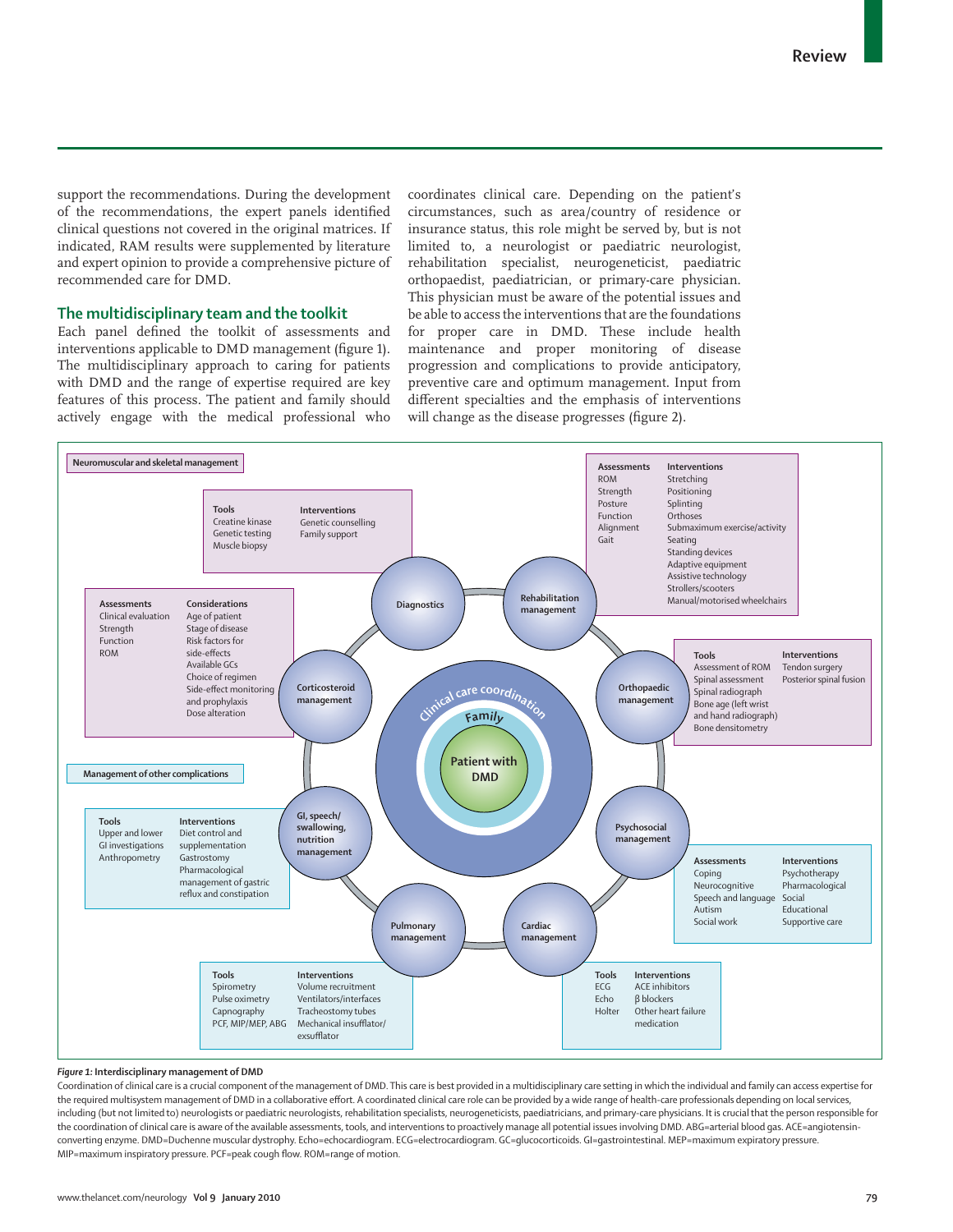

*Figure 2:* **Stages of disease and care considerations**

ADL=activities of daily living. GCs=glucocorticoids. GI=gastrointestinal. TA=tendo-Achilles.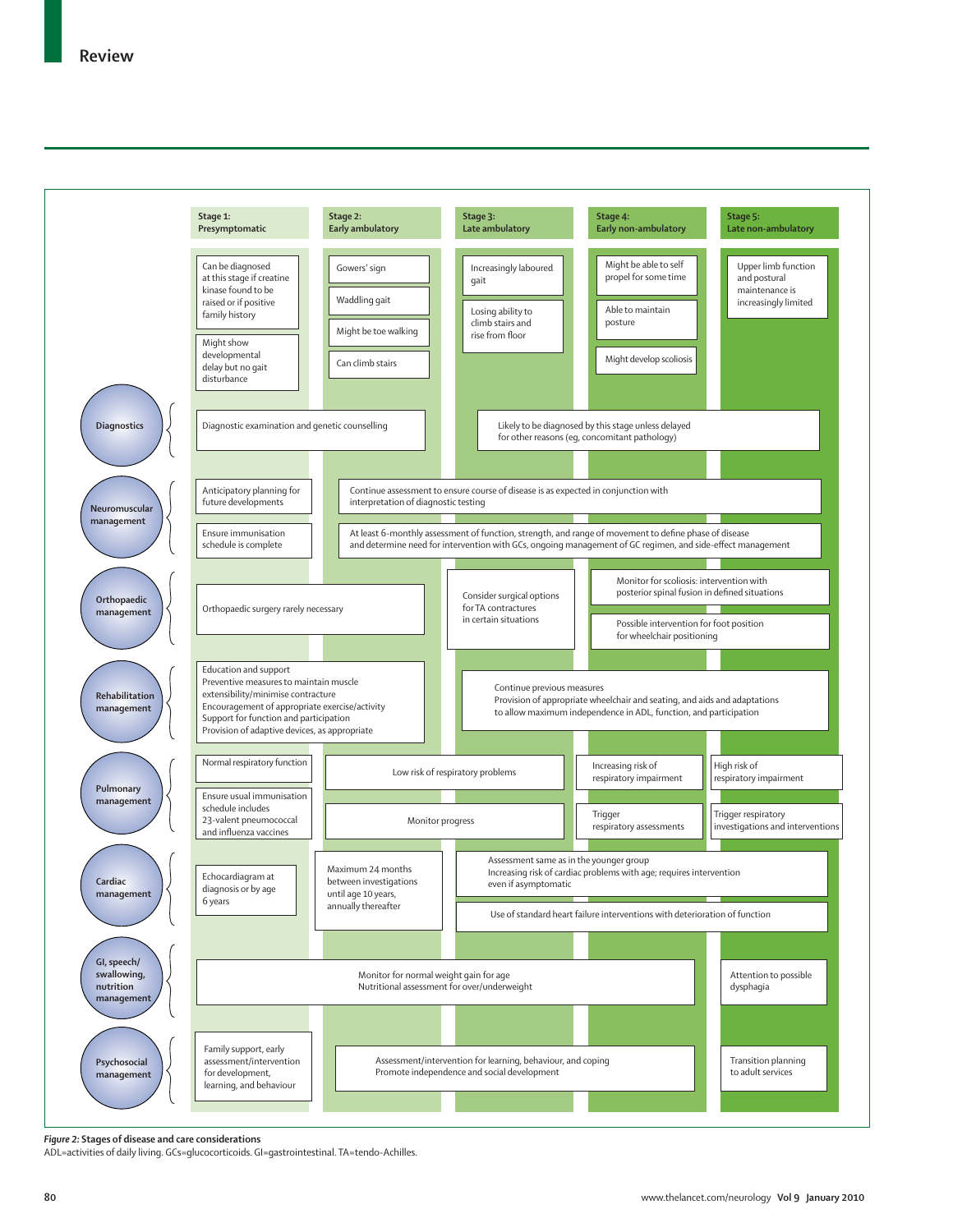At a practical level, management of the patient with DMD in the clinic requires a physically accessible environment and parking structure, with proper equipment (eg, mechanical hoist or sliding board) and trained personnel available for the safe transfer of the non-ambulatory patient. The expertise and means to obtain accurate measures of weight, height, and vital signs with appropriately trained staff are essential. Special weight scales that accommodate wheelchairs are available. Height measurements in patients with severe scoliosis are not accurate and can be replaced by arm-span measurements.

# **Diagnosis of DMD**

The aim of care around diagnosis is to provide an accurate and prompt diagnosis, allowing initiation of appropriate interventions, continuing support and education, and minimising the length and impact of a potentially protracted diagnostic process. Diagnosis should be done by a neuromuscular specialist who can assess the child clinically and can rapidly access and interpret appropriate investigations in the context of the clinical presentation. Family follow-up and support after diagnosis will often be augmented by support from geneticists and genetic counsellors.

# **When to suspect DMD**

Suspicion of the diagnosis of DMD (figure 3) should be considered irrespective of family history and is usually triggered in one of three ways: (1) most commonly, the observation of abnormal muscle function in a male child; (2) the detection of an increase in serum creatine kinase tested for unrelated indications; or (3) after the discovery of increased transaminases (aspartate aminotransferase and alanine aminotransferase, which are produced by muscle as well as liver cells). The diagnosis of DMD should thus be considered before liver biopsy in any male child with increased transaminases. Initial symptoms might include delayed walking, frequent falls, or difficulty with running and climbing stairs. Although DMD is typically diagnosed at around 5 years of age, the diagnosis might be suspected much earlier because of delays in attainment of developmental milestones, such as independent walking or language; such delays have been documented prospectively by following patients with



#### Figure 3: Diagnosis of DMD: the pathway from suspicion of the diagnosis to its confirmation

In cases in which DMD is suspected, the route for further diagnostic testing depends on the increase in CK. In rare cases, a dystrophinopathy diagnosis could be confirmed by absent dystrophin protein on muscle biopsy even if all genetic testing is negative. If a dystrophinopathy diagnosis is not confirmed by either muscle biopsy or genetic testing, the diagnosis of alternative muscular dystrophies is complex and requires specialised input. CK=creatine kinase. DMD=Duchenne muscular dystrophy.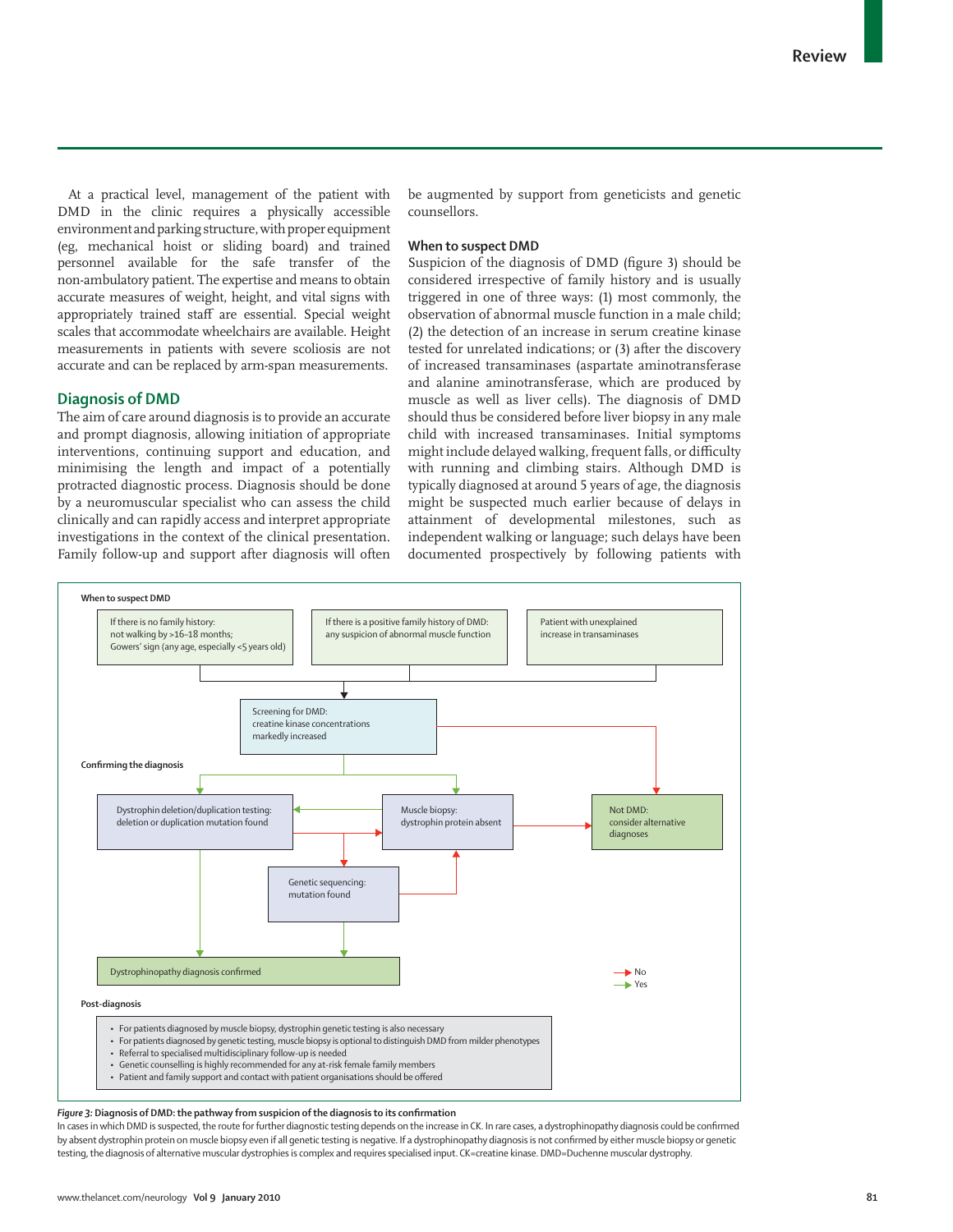DMD identified by newborn screening.<sup>36</sup> The presence of Gowers' sign in a male child should trigger the diagnostic investigation of DMD, especially if the child also has a waddling gait. Toe walking might be present but is not additionally helpful in deciding whether to suspect DMD. In the presence of a positive family history of DMD, there should be a low threshold for testing creatine kinase, although this will be influenced by the age of the child. In a child less than 5 years of age, suspicion of DMD probably cannot be excluded completely by a normal muscle examination. However, with increasing age, a normal muscle examination renders the chance of a child having DMD progressively less likely. A boy older than 10 years of age with normal muscle function is thus highly unlikely to have DMD.

#### **Confi rmation of the diagnosis**

The route to confirming the diagnosis (figure 3) depends on local availability of rapid and reliable testing, which must be interpreted alongside the clinical presentation owing to the range of severity possible with dystrophin mutations. Testing for a *DMD* mutation in a blood sample is always necessary even if DMD is first confirmed by the absence of dystrophin protein expression on muscle biopsy. The results of genetic testing provide the clinical information required for genetic counselling, prenatal diagnosis, and consideration for future mutation-specific therapies. Different types of mutations in *DMD* can be the genetic basis for DMD.<sup>12</sup> The genetic tests commonly used to identify dystrophin mutations are multiplex PCR,<sup>37</sup> multiplex ligation-dependent probe amplification,<sup>38</sup> single-condition amplification/internal primer,<sup>39,40</sup> and multiplex amplifiable probe hybridisation.<sup>40</sup> Multiplex PCR is widely available and the least expensive, but only detects deletions and does not cover the whole gene, so that a deletion might not always be fully characterised. Multiplex ligation-dependent probe amplification and amplifiable probe hybridisation will detect deletions and duplications and cover all exons, and single-condition amplification/internal primer will detect deletions and provide sequence data. None of these techniques is universally available.

If analysis by one or more of these techniques leads to the identification and full characterisation of a dystrophin mutation, then no further testing is required. If deletion/ duplication testing is negative, then dystrophin gene sequencing should be done to look for point mutations or small deletions/insertions.<sup>39,40</sup> Full characterisation of the mutation (deletion endpoints or exact position of any point mutation) is required to allow correlation of the predicted effect of the mutation on the reading frame of the gene, which is the major determinant of the phenotypic variability seen in dystrophinopathy,<sup>19,21,22</sup> as well as to determine eligibility for the mutation-specific treatments currently in trials.<sup>41-43</sup>

A muscle biopsy could be done, depending on the clinical situation, availability of genetic testing, and the facilities in the centre where the patient is seen.<sup>44</sup> An open muscle biopsy is necessary if the differential diagnosis includes DMD among other diagnostic possibilities, such as other types of muscular dystrophy, so that adequate amounts of tissue will be available for further analysis. A needle biopsy might be appropriate if testing is only for DMD or if the clinician is skilled in taking multiple cores of tissue from paediatric patients.45,46 In those centres where it is done, the conchotome technique has the advantage of providing a larger sample than a single-core needle biopsy, and does not require an open surgical procedure.<sup>47,48</sup>

The key tests done on the muscle biopsy for DMD are immunocytochemistry and immunoblotting for dystrophin, and should be interpreted by an experienced neuromuscular pathologist.7–9 A muscle biopsy can provide information on the amount and molecular size of dystrophin, as long as the protein is present.7–9,12,44 Differentiating total and partial absence of dystrophin can help to distinguish DMD from a milder dystrophinopathy phenotype.<sup>7-9,12,44</sup> Electron microscopy is not required to confirm DMD.

Genetic testing after a positive biopsy diagnosis of DMD is mandatory. A muscle biopsy is not necessary if a genetic diagnosis is secured first, particularly as some families might view the procedure as traumatic. However, if genetic testing has been done and no mutation identified, but creatine kinase concentrations are increased and signs or symptoms consistent with DMD are present, then the next necessary diagnostic step is to do a muscle biopsy. This is also the case if there is a family history of DMD and a suspicion of the diagnosis, but no family mutation is known.

Whereas electromyography and nerve-conduction studies have been a traditional part of the assessment of a child with a suspected neuromuscular disorder, these tests are not believed by the expert panels to be now indicated or necessary for the specific assessment of DMD.

# **Neuromuscular and skeletal assessments**

Clinical assessment in DMD includes taking a standard medical and family history and undertaking a physical examination, with a focus on the musculoskeletal system and related functional impairments. The neuromuscular specialist should be experienced in the expected disease course for DMD to understand the implications of a deviation from this course (eg, the possibility that a milder course might indicate a less severe dystrophinopathy or that more severe disease might suggest concomitant morbidity). This judgment will be informed by the results of regular assessments of disease progression (ie, strength, range of motion, posture, gait, timed testing),<sup>49</sup> monitoring of ability to cope with activities of daily living, and application of motor function scales. These assessments, which are also used to inform decisions about therapeutic interventions and monitor response to therapy, are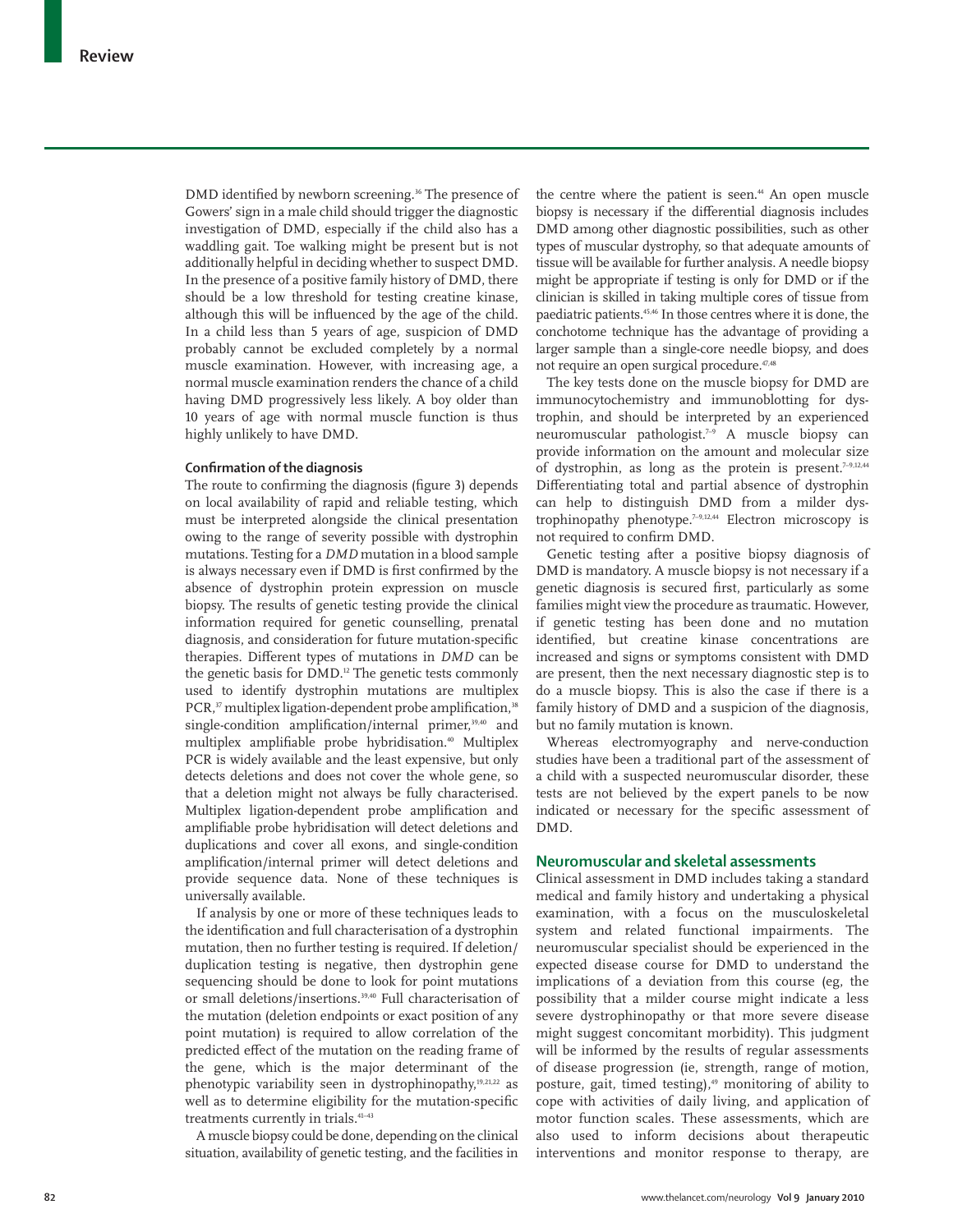|                                                                                                                                                                                                                                                                                                                                                                | Method                                                                                                                        | Aim of testing                                                                                                                                                                                                                                                                                                                                                  | Ambulatory                                                                                                                                                                                     | Non-ambulatory                                                                                                                                          |  |  |  |
|----------------------------------------------------------------------------------------------------------------------------------------------------------------------------------------------------------------------------------------------------------------------------------------------------------------------------------------------------------------|-------------------------------------------------------------------------------------------------------------------------------|-----------------------------------------------------------------------------------------------------------------------------------------------------------------------------------------------------------------------------------------------------------------------------------------------------------------------------------------------------------------|------------------------------------------------------------------------------------------------------------------------------------------------------------------------------------------------|---------------------------------------------------------------------------------------------------------------------------------------------------------|--|--|--|
| Strength<br>testing                                                                                                                                                                                                                                                                                                                                            | Manual muscle testing (MRC scale) <sup>50</sup><br>Quantitative myometry (beneficial if<br>muscle strength 3-5 on MRC scale)* | Serial assessment: to identify outliers<br>from expected clinical course; to monitor<br>disease progression and predict<br>functional losses; to assess response to<br>treatment; and to monitor muscle<br>imbalance                                                                                                                                            | Test lower extremity<br>strength by manual muscle<br>testing every 6 months                                                                                                                    | Early stages: test upper and lower<br>extremity strength every 6 months<br>Later stages: value of testing is less<br>certain                            |  |  |  |
| Range of<br>motion                                                                                                                                                                                                                                                                                                                                             | Goniometry <sup>51</sup>                                                                                                      | Baseline: to identify emerging muscle<br>hypoextensibility and joint contractures<br>that might contribute/lead to functional<br>deterioration or musculoskeletal or<br>intequmentary problems<br>To identify need for additional or altered<br>therapeutic/surgical intervention (ie,<br>orthoses, splinting, use of standers,<br>iliotibial band lengthening) | Lower extremities: hip,<br>knee, ankle joints; iliotibial<br>band; hamstrings,<br>qastrocnemius                                                                                                | Lower extremities: hip, knee,<br>ankle joints; iliotibial band;<br>hamstrings, gastrocnemius<br>Upper extremities: elbow, wrist,<br>long finger flexors |  |  |  |
| Timed<br>testing                                                                                                                                                                                                                                                                                                                                               | Standardised use of timed function<br>tests <sup>50,52</sup>                                                                  | Easy and relevant measure of daily<br>functional status; responsive to change                                                                                                                                                                                                                                                                                   | Timed 10 m walk, timed<br>Gowers' manoeuver, time to<br>climb 4 stairs, time to rise<br>from chair, 6-min walk test<br>Time to put on a shirt might<br>be relevant in late<br>ambulatory stage | Time to put on a shirt might be<br>relevant in early non-ambulatory<br>stage, timed testing not applicable<br>in late non-ambulatory stage              |  |  |  |
| Activities<br>of daily<br>living                                                                                                                                                                                                                                                                                                                               | Assessment of impairment in daily<br>activities in the home, school, and<br>community settings                                | Highly relevant to targeted input with<br>aids, adaptations, and access to<br>environmental controls                                                                                                                                                                                                                                                            | Frequency of falls, step<br>activity monitoring, self-care<br>skills, writing, computer use<br>Functioning in school and<br>community settings                                                 | Self-care skills, writing, computer<br>use, control of manual and electric<br>wheelchair<br>Functioning in school and<br>community settings             |  |  |  |
| Motor<br>function<br>scales                                                                                                                                                                                                                                                                                                                                    | Assessment of motor function in<br>specific domains to give a composite<br>score                                              | Allows monitoring of progression and<br>response to therapy                                                                                                                                                                                                                                                                                                     | Vignos lower extremity<br>scale, North Star<br>Ambulatory Assessment,<br>motor function measure                                                                                                | Brooke upper extremity scale,<br>Egen Klassifikation functional<br>assessment, Hammersmith motor<br>scales, motor function measure                      |  |  |  |
| Routine clinic appointments should be every 6 months, unless otherwise specified. Specialist physical and occupational therapy assessments are recommended every<br>4 months. MRC=UK Medical Research Council. *Although the panel found these tests to be appropriate assessment tools, they are used more typically in research than in<br>clinical settings |                                                                                                                               |                                                                                                                                                                                                                                                                                                                                                                 |                                                                                                                                                                                                |                                                                                                                                                         |  |  |  |

*Table 1:* **Suggested neuromuscular assessments for patients with Duchenne muscular dystrophy**

described in table 1. These tests require training and experience to maintain competence. Choice of tests to use in any particular category will be influenced by local factors; consistency within an individual clinic is important to allow comparison over time.

# **Pharmacological interventions for muscle strength and function**

Pharmacological intervention has begun to change the natural history of DMD, and further advances and more effective treatment of the underlying pathology of DMD should continue to offer an improved course, potentially including small-molecule and gene therapies. The most devastating and obvious effect of DMD is on the skeletal musculature with resulting loss of strength and function. The progression of muscle degeneration in DMD is well documented both in terms of pathophysiology and pathokinesiology (with a proximal-to-distal progression of muscle weakness, leading to progressive losses in activities of elevation against gravity with eventual loss of ambulation).53–58 Several panels have addressed treatments aimed at optimising strength and function, which include pharmacological interventions, such as glucocorticoids, and physical therapy interventions (discussed in part 2 of this Review<sup>34</sup>) involving the use of gentle exercise and activity, and management of the musculoskeletal system to prevent/minimise contracture and deformity.

# **Glucocorticoids**

Glucocorticoids are the only medication currently available that slows the decline in muscle strength and function in DMD,19,20,59–63 which in turn reduces the risk of scoliosis and stabilises pulmonary function.<sup>61,62</sup> Cardiac function might also improve, with limited data to date indicating a slower decline in echocardiographic measures of cardiac dysfunction, although these measures are not necessarily predictive of the delay in cardiac symptoms, signs, or cardiac-related mortality.25,62

Initial RCTs in patients treated with prednisone for up to 6 months showed an improvement in muscle strength, with 0·75 mg/kg daily having the most favourable profile.<sup>64</sup> Use of a higher dose of  $1.5 \text{ mg/kg}$ daily was no more effective,<sup>65</sup> and a lower dose of  $0.3$  mg/kg daily was less beneficial. Daily administration was more effective than treatment on alternate days.<sup>66</sup> Prednisolone is often used in Europe instead of prednisone. Deflazacort, a similar glucocorticoid available in many countries, but not currently approved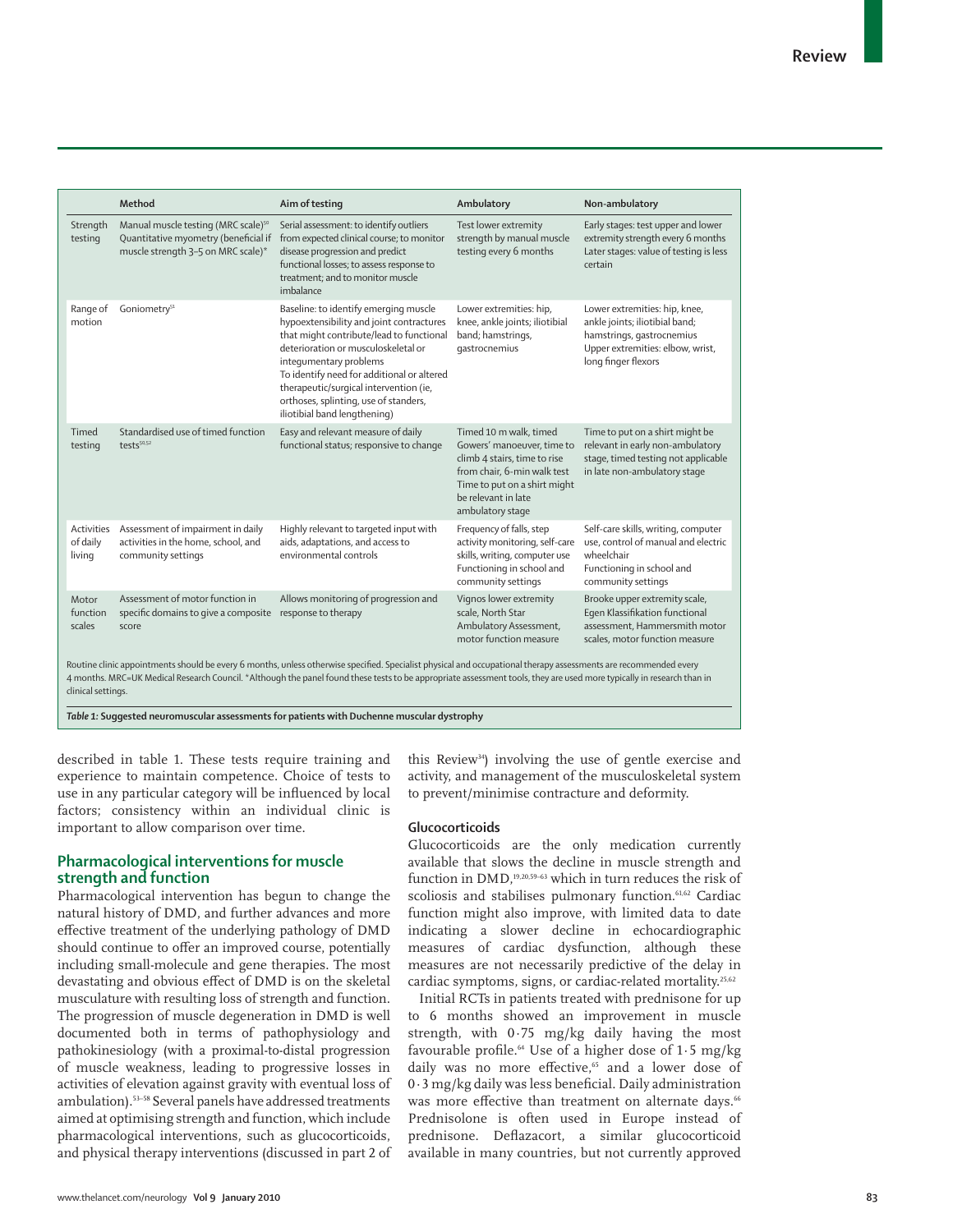for use by the US Food and Drug Administration or the CDC in the USA, has been shown to have a similar efficacy at a daily dose of  $0.9$  mg/kg and has a slightly different chronic risk profile.<sup>67,68</sup>

Subsequent longer term studies on the use of prednisone/prednisolone and deflazacort have focused more on their effect in prolonging ambulation than on the short-term improvement in strength (ie, decline in motor function still occurs, but more slowly).<sup>69,70</sup> More recently, continued treatment after the patient becomes non-ambulatory has also shown reduction in the risk of progressive scoliosis and stabilisation of pulmonary function test variables.<sup>61,62</sup>

On the basis of this convincing literature, practice parameter guidelines, and personal experience, the panel strongly urges consideration of glucocorticoid therapy in all patients who have DMD.19,20 The rest of this section provides guidance on what clinical information is necessary to determine when to start glucocorticoid medication and how to monitor and manage side-effects.

The goal of the use of glucocorticoids in the ambulatory child is the preservation of ambulation and the minimisation of later respiratory, cardiac, and orthopaedic complications, taking into account the well-described risks associated with chronic glucocorticoid administration. If such issues are pre-existing, the risk of side-effects might be increased (table 2). Particular care needs to be taken with such patients in deciding which glucocorticoid to choose, when to initiate treatment, and how best to monitor the child for any problems. A high index of suspicion for steroid-related side-effects needs to be maintained at all times. Prevention and management of side-effects needs to be proactive.<sup>59</sup> Families should be provided with a steroid card or similar notification that the child is on steroids, listing emergency-care considerations in the setting of acute medical presentation, fracture, serious infection, need for surgery, or general anaesthesia, to alert any medical professional with whom the child might come into contact.

## *Initiation of glucocorticoid therapy*

No generally accepted guidelines exist in the literature about the best time to initiate glucocorticoid therapy in an ambulatory boy with DMD. The panel's opinion, derived through the RAM process, is that the timing of initiation of glucocorticoid therapy must be an individual decision, based on functional state and also considering age and pre-existing risk factors for adverse side-effects. Recognition of the three phases of motor function in DMD (making progress, plateau, and decline) helps the clinician to make this decision (figure 4). In all cases, the recommended national immunisation schedule should be complete and varicella immunity should be established before steroids are started.

Initiation of glucocorticoid treatment is not recommended for a child who is still gaining motor skills, especially when he is under 2 years of age. The

typical boy with DMD continues to make progress in motor skills until approximately age 4–6 years, albeit at a slower rate than his peers.<sup>81</sup> The eventual use of glucocorticoids should be discussed with caregivers at this stage, in anticipation of the plateau in motor skills and subsequent decline. The plateau phase, which might last only a few months, can be identified when there is no longer progress in motor skills, but prior to decline, as determined by history and timed testing (table 1). The child who takes longer in timed testing, loses a skill (such as climbing stairs), shows less endurance, or has more falls, is in a decline phase. Once the plateau phase has been clearly identified, usually at age 4-8 years, the clinician should propose initiation of glucocorticoids unless there are substantial reasons (such as major pre-existing risk factors for side-effects) to wait until the decline phase. Starting steroids when in the full decline phase or when ambulation is more marginal is still recommended, but might be of more limited benefit.

These recommendations for when to initiate glucocorticoid treatment should be interpreted as a minimum threshold. Some practitioners favour a more aggressive approach with earlier initiation of treatment when clinical symptoms first appear, although there are no published data to support this, so the panel did not believe it appropriate to endorse earlier glucocorticoid treatment.

Because the decision to initiate glucocorticoids is based on serial assessment as well as parental report, additional care is required in initiating glucocorticoid therapy at an initial visit or at a second-opinion consultation. The assessment of the child's course of motor function (making progress, plateau, and decline) is based purely on the caregiver's history at a first visit, so care should be exercised in making such conclusions in a child aged under 6 years. If glucocorticoids are initiated at a first visit, we suggest that a physician be identified at that time who will be in charge of monitoring the child, particularly if the physician making the recommendation cannot fulfil this role.

Long-term use of glucocorticoids requires much commitment on the part of the family. Essential issues for discussions should include potential side-effects, the obligation to closely monitor and manage any adverse issues that might arise, and the requirement to have the child followed closely by their primary-care physician and specialty health-care team.

# *Use of glucocorticoids after loss of ambulation*

In patients who have used glucocorticoids while ambulatory, many experts continue medication after loss of ambulation, $62$  with the goal of preserving upper limb strength, reducing progression of scoliosis, and delaying decline in respiratory and cardiac function.<sup>19,61,62</sup>

Indications for initiation of glucocorticoids in non-ambulatory patients are more relative than absolute. The effectiveness of glucocorticoid treatment in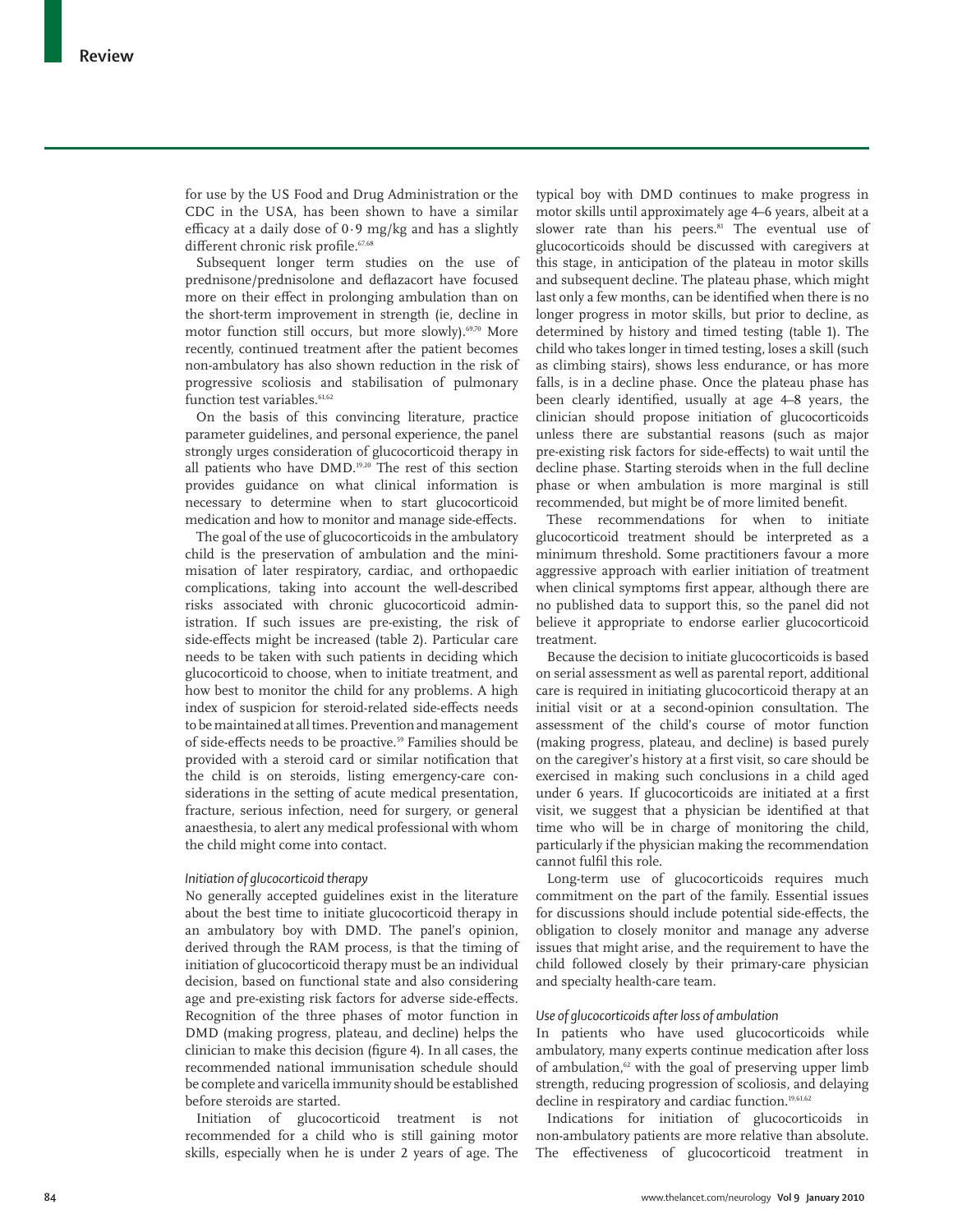preventing scoliosis or in stabilising cardiac or respiratory function in this setting is not known; this issue thus warrants further study. However, limited data from trials suggest short-term stabilisation of pulmonary function in the early non-ambulatory patient.<sup>65</sup> If the patient and caregiver request the initiation of steroids, daily dosing is indicated if there is a stable functional course. A daily dose is also appropriate in the presence of declining function. However, there is greater need in this group to consider the effect of pre-existing risk factors, such as behavioural issues, fracture risk, or obesity; side-effects require close monitoring. Whether patients with more limited arm function and advanced pulmonary disease (such as those who already require nocturnal bi-level positive airway pressure assistance) can benefit from glucocorticoid therapy is uncertain. The presence of an abnormal echocardiogram or symptoms of heart failure are not contraindications to glucocorticoid therapy, but use of glucocorticoids if advanced cardiomyopathy is present might carry higher risk of side-effects.

|                                                                | Recommended monitoring                                                                                                                                                                                                                                                                               | Intervention                                                                                                                                                                                                                                                                                                                                                                                                                                                                                                                                      |  |  |  |  |
|----------------------------------------------------------------|------------------------------------------------------------------------------------------------------------------------------------------------------------------------------------------------------------------------------------------------------------------------------------------------------|---------------------------------------------------------------------------------------------------------------------------------------------------------------------------------------------------------------------------------------------------------------------------------------------------------------------------------------------------------------------------------------------------------------------------------------------------------------------------------------------------------------------------------------------------|--|--|--|--|
| Constitutional and cosmetic                                    |                                                                                                                                                                                                                                                                                                      |                                                                                                                                                                                                                                                                                                                                                                                                                                                                                                                                                   |  |  |  |  |
| Cushingoid features, <sup>19</sup><br>obesity <sup>70,71</sup> | Particular vigilance needed if patient, parents, or siblings<br>are obese<br>Dietary advice to be reinforced before starting steroids;<br>warn about increased appetite                                                                                                                              | Implement proactive dietary management for the entire family, not just the patient<br>Consider change from prednisone to deflazacort<br>Select an alternative regimen                                                                                                                                                                                                                                                                                                                                                                             |  |  |  |  |
| Hirsutism <sup>19</sup>                                        | Forewarn parents                                                                                                                                                                                                                                                                                     | Does not usually occur to an extent that warrants a change in medication                                                                                                                                                                                                                                                                                                                                                                                                                                                                          |  |  |  |  |
| Acne, tinea, warts                                             | More notable in teenagers                                                                                                                                                                                                                                                                            | Use ancillary treatment measures (topical prescription) and do not rush to change the GC regimen<br>unless the boy is emotionally distressed                                                                                                                                                                                                                                                                                                                                                                                                      |  |  |  |  |
| Growth retardation <sup>72,73</sup>                            | Monitor height at least every 6 months as part of general<br>care (stature tends to be small in DMD even without steroid<br>treatment $61$ )                                                                                                                                                         | Consider endocrine evaluation if growth plateaus                                                                                                                                                                                                                                                                                                                                                                                                                                                                                                  |  |  |  |  |
| Delayed puberty                                                | Monitor Tanner stage<br>Identify any family history of delayed sexual maturation                                                                                                                                                                                                                     | Consider endocrine assessment if notably delayed or patient is upset by the delay                                                                                                                                                                                                                                                                                                                                                                                                                                                                 |  |  |  |  |
| Adverse behavioural<br>changes <sup>19,74-76</sup>             | Identify any baseline mood, temperament, ADHD issues,<br>and advise parents that these often transiently worsen in<br>the initial 6 weeks on GC therapy                                                                                                                                              | Decide whether baseline issues should be treated before starting GC therapy (eq, ADHD counselling<br>or prescription)<br>Consider changing timing of GC medication to later in the day<br>Consider behavioural health referral                                                                                                                                                                                                                                                                                                                    |  |  |  |  |
| Immune/adrenal<br>suppression <sup>77</sup>                    | Advise parents of risk of serious infection and need to<br>promptly address minor infection<br>Advise parents to inform all medical personnel that their<br>child is on steroids and carry steroid alert card<br>Ensure that the GC is not stopped abruptly                                          | Obtain varicella immunisation before starting GC therapy; confirm with protective serum titre<br>Engage in tuberculosis surveillance<br>Obtain infectious diseases consultation if serious infection occurs<br>Substitute prednisone equivalent if deflazacort is temporarily unavailable<br>Implement intravenous stress-dose hydrocortisone or methylprednisolone coverage for surgery or<br>major illness (no accepted treatment strategy; anaesthesia or endocrine consultation recommended)<br>Give intravenous coverage if nothing by mouth |  |  |  |  |
| Hypertension <sup>76</sup>                                     | Monitor blood pressure as percentile for height and sex at<br>each clinic visit                                                                                                                                                                                                                      | If blood pressure >99%, reduce salt intake, weight reduction<br>If ineffective, refer for possible ACE inhibitor or $\beta$ blocker medication                                                                                                                                                                                                                                                                                                                                                                                                    |  |  |  |  |
| Glucose intolerance                                            | Urine dipstick for glucose at clinic visits<br>Enquire about polyuria, polydipsia                                                                                                                                                                                                                    | If urine is glucose-positive, then try fasting or post-prandial blood glucose, and if abnormal, then<br>seek an endocrine consultation                                                                                                                                                                                                                                                                                                                                                                                                            |  |  |  |  |
| <b>GERD</b>                                                    | Enquire about GERD symptoms (heartburn)<br>Advise parents to report symptoms                                                                                                                                                                                                                         | <b>Avoid NSAIDs</b><br>Prescribe ranitidine or proton-pump inhibitor and antacid if symptomatic                                                                                                                                                                                                                                                                                                                                                                                                                                                   |  |  |  |  |
| Peptic ulcer disease <sup>78</sup>                             | Advise parents of risk and to report symptoms<br>History of gastritis, GERD, abdominal pain, or faecal blood<br>Test stool for blood if anaemic or suggestive history                                                                                                                                | <b>Avoid NSAIDs</b><br>Prescribe ranitidine or proton-pump inhibitor and antacid if symptomatic<br>Seek gastrointestinal consultation                                                                                                                                                                                                                                                                                                                                                                                                             |  |  |  |  |
| Cataracts                                                      | Annual ophthalmological examination                                                                                                                                                                                                                                                                  | Consider switching from deflazacort to prednisone if cataracts evolve that affect vision<br>Seek ophthalmology consultation                                                                                                                                                                                                                                                                                                                                                                                                                       |  |  |  |  |
| Bone demineralisation and<br>increased fracture risk*76.79     | Take careful fracture history<br>Annual DEXA to monitor bone density<br>Annual monitoring of 25-hydroxy vitamin D blood<br>concentration (ideally late winter in seasonal climates) and<br>supplement with vitamin D3 if level is <32 nmol/L<br>Dietitian should assess calcium and vitamin D intake | For 25-hydroxy vitamin D concentration 20-31 nmol/L, give 1000 IU orally twice daily, for<br><20 nmol/L, give 2000 IU orally twice daily<br>Recheck serum 25-hydroxy vitamin D concentration again after 3 months on therapy<br>Encourage weight-bearing activities<br>Take multivitamin supplements with vitamin D3<br>Consider bisphosphonates, such as pamidronate                                                                                                                                                                             |  |  |  |  |
| Myoqlobinuria <sup>80</sup>                                    | Enquire about abnormal coloration of urine after exercise,<br>urine testing                                                                                                                                                                                                                          | Advise avoidance of excessive eccentric (eq, descending stairs, squatting down, trampolining) and<br>resistive exercise<br>Commence renal investigations if persistent                                                                                                                                                                                                                                                                                                                                                                            |  |  |  |  |

Common chronic side-eff ects of high-dose GC administration in growing children are listed for the ambulatory and non-ambulatory patient who has DMD, assuming typical initiation of prednisone or deflazacort at age 6 years (±2) and continued use on a daily schedule.<sup>19,20,59,78,80</sup> Reduction in dose is necessary if side-effects are unmanageable or intolerable. If this is unsuccessful, then further reduction or chan to another dosing regimen is necessary before abandoning treatment altogether (figure 5). Close monitoring for side-effects is important, especially within the initial 6 months of treatment. ACE=angiotensin converting enzyme. ADHD=attention-deficit hyperactivity disorder. DEXA=dual-energy x-ray absorptiometry. DMD=Duchenne muscular dystrophy. GC=qlucocorticoid. GERD=qastritis/qastroesophageal reflux disease. NSAID=non-steroidal anti-inflammatory drug. \*See part 2 of this Review (figure 1).

**Table 2:** Recommended monitoring and intervention for GC side-effects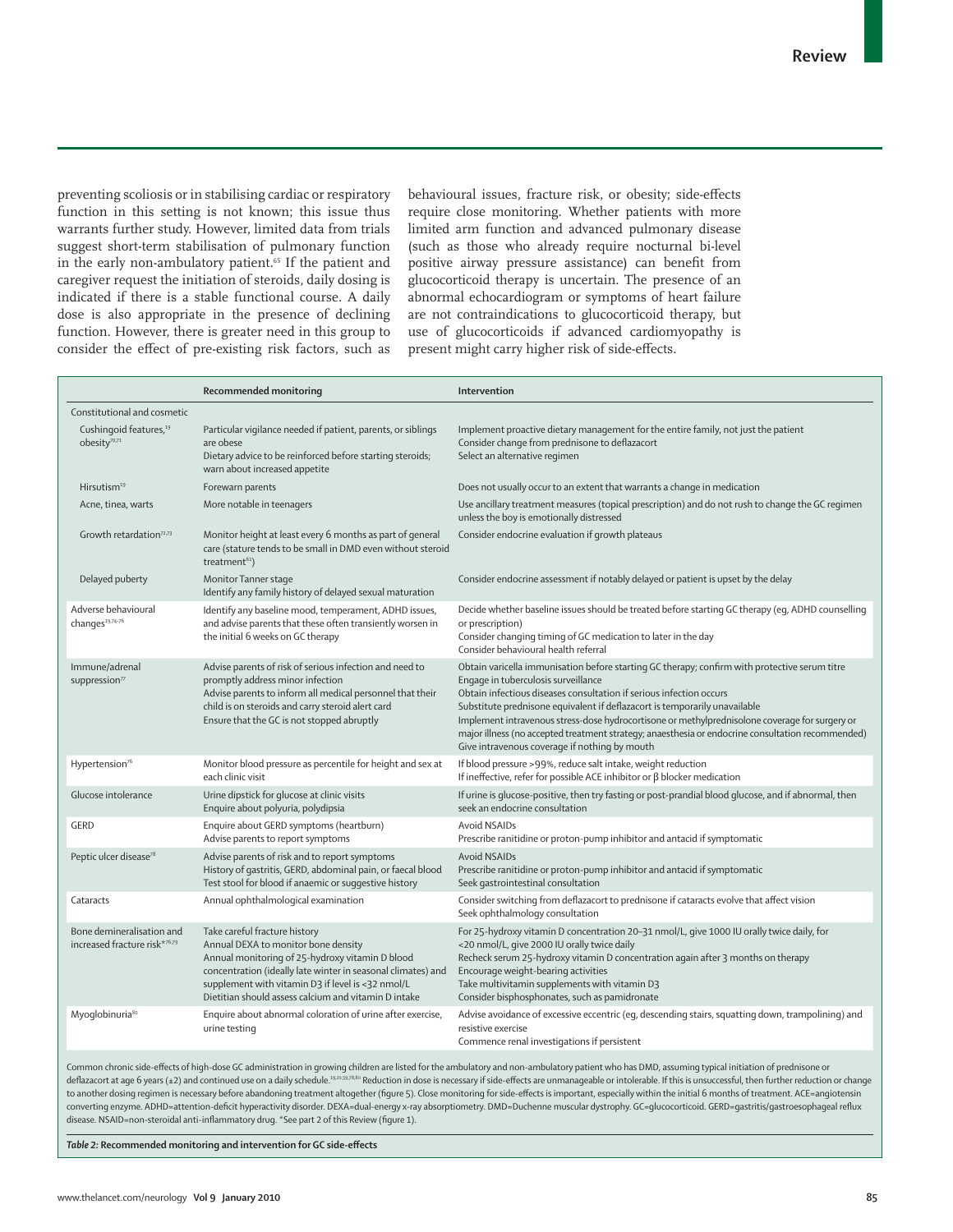

*Figure 4:* **Schema for initiation and management of GC medication in Duchenne muscular dystrophy59,68,80** See table 2 for more on monitoring side-effects. BMD=Becker muscular dystrophy. GC=glucocorticoid.

# *Glucocorticoid regimens and dosing*

The conclusion derived through the RAM process was that daily use of a glucocorticoid is preferred to alternative regimes (ie, alternate day, high-dose weekend, or a 10-day "on" cycling with 10 or 20 days "off"; table 3). Newer data from continuing and future studies might lead to modifications in this recommendation.<sup>82</sup>

Prednisone (prednisolone) and deflazacort are believed to work similarly and neither one has a clearly superior effect on altering the decline in motor, respiratory, or cardiac function in DMD.19,20,59 The choice of which glucocorticoid to use depends on legal availability, cost, formulation, and perceived side-effect profiles (figure 4).<sup>19,20,59</sup> Prednisone is inexpensive and available in a tablet and liquid formulation. Deflazacort, where available, is more expensive and available in fewer tablet sizes, and the liquid formulation is not widely available. Deflazacort might be preferred to prednisone for some patients because of the likely lower risk of weight gain.19,20,59,68,70,83

The recommended starting dose for prednisone in ambulatory boys is  $0.75$  mg/kg daily and for deflazacort is 0.9 mg/kg daily, given in the morning.<sup>19,20,59</sup> Some patients experience transient behavioural issues (eg, hyperactivity, emotional lability) for a few hours after the medication is given. For these children, administration of the medication in the afternoon following school might be preferred. In general, higher doses of glucocorticoid are no more effective. The minimum effective dose that shows some benefit (albeit not to the maximum extent possible) is believed to be 0·3 mg/kg daily for prednisone.20,64 On the basis of the usual doses used in those who have continued use of steroids from the ambulatory phase,  $0.3-0.6$  mg/kg daily might be an option. There are no data or a panel consensus on the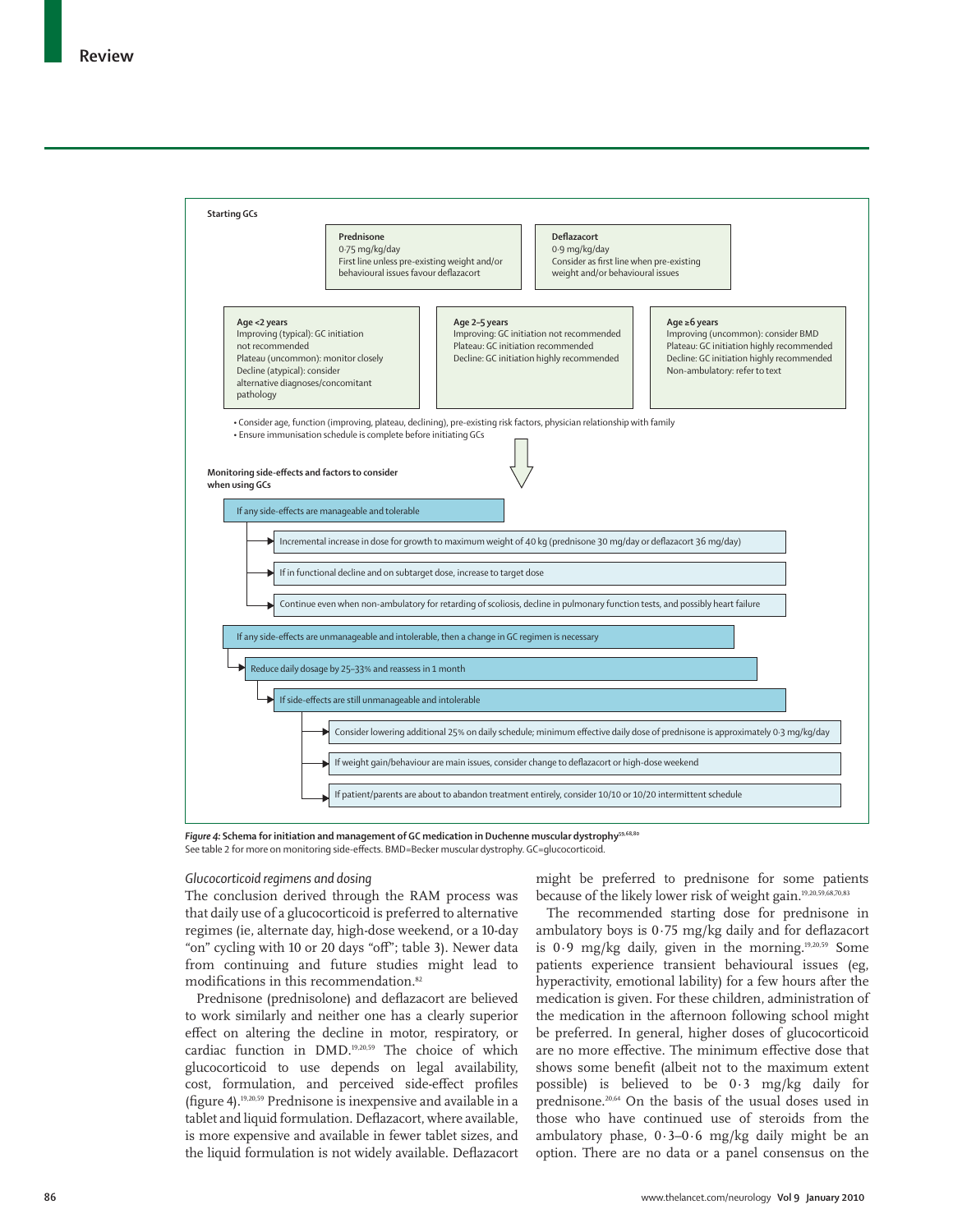|                                                                               | Prednisone dose*                                                        | Deflazacort dose*                                                    | Comments                                                                                                                                                                         | In case of side-effects                                                |  |  |  |
|-------------------------------------------------------------------------------|-------------------------------------------------------------------------|----------------------------------------------------------------------|----------------------------------------------------------------------------------------------------------------------------------------------------------------------------------|------------------------------------------------------------------------|--|--|--|
| Alternate day                                                                 | $0.75 - 1.25$ mg/kg every<br>other day                                  | 2 mg/kg every other day                                              | Less effective but consider when a daily schedule has<br>side-effects that are not effectively managed or tolerated                                                              | Must reduce dose if<br>side-effects are not<br>manageable or tolerable |  |  |  |
| High-dose<br>weekend                                                          | 5 mg/kg given each Friday<br>and Saturday                               | Not yet tested                                                       | Less data on effectiveness as compared to a daily schedule<br>Consider as an alternative to daily treatment, especially if<br>weight gain and behavioural issues are problematic | Must reduce dose if<br>side-effects are not<br>manageable or tolerable |  |  |  |
| Intermittent                                                                  | 0.75 mg/kg for 10 days<br>alternating with<br>10-20 days off medication | 0.6 mg/kg on days 1-20<br>and none for the<br>remainder of the month | Less effective but has fewer side-effects<br>Consider as the least effective but possibly best tolerated<br>regimen before abandoning steroid treatment altogether               | Must reduce dose if<br>side-effects are not<br>manageable or tolerable |  |  |  |
| GC=qlucocorticoid. *No set dose ranges have been clearly accepted as optimum. |                                                                         |                                                                      |                                                                                                                                                                                  |                                                                        |  |  |  |
| Table 3: Alternative GC dosing strategies                                     |                                                                         |                                                                      |                                                                                                                                                                                  |                                                                        |  |  |  |

optimum dose of glucocorticoid medication for non-ambulatory steroid-naive patients.

For ambulatory patients, the dose of glucocorticoid is commonly increased as the child grows, provided side-effects are manageable and tolerable,<sup>82</sup> until he reaches approximately 40 kg in weight, with a prednisone cap of approximately 30–40 mg/day (Clinical Investigators in Duchenne Dystrophy study group dose cap was 40 mg; Pandya S, unpublished) and a deflazacort cap of 36-39 mg/day.<sup>62</sup> Non-ambulatory teenagers maintained on chronic glucocorticoid therapy are usually above 40 kg bodyweight and the dose per kilogram is often allowed to drift down to the  $0.3-0.6$  mg/kg daily range for prednisone or deflazacort, which still leads to substantial benefit.<sup>61,62</sup> An alternative approach is to not increase the dose of glucocorticoids as the child grows, maintaining the initial dose. How this compares in effectiveness or side-effect profile to the majority view of increasing the dose with growth is not known.

For patients on a relatively low dose of glucocorticoids (less than the starting dose per kg bodyweight) and showing functional decline, the panel felt that it is necessary to consider a functional-rescue adjustment. The dose of glucocorticoids is increased to the target dose and the patient is then re-assessed for benefit and tolerability in 2–3 months. It might also be reasonable to increase the dose in an individual patient beyond the typical target dose in this setting to see whether a boost in strength might prolong ambulation, but there are no data or consensus opinion to support this position at present. However, an increase in glucocorticoid dose might also increase the risk of side-effects and this needs to be taken into consideration.

# Side-effect management

Attentive management of steroid-related side-effects is crucial once a child has started chronic steroid therapy. Although steroid therapy is currently the mainstay of medication for DMD, it should not be undertaken casually by the health-care provider or family and should be managed in clinics with appropriate expertise. Setting parameters for the management of the growing child

with DMD on chronic glucocorticoid therapy can help to determine the frequency of dosing and dose adjustment (figure 4). Table 2 summarises the main side-effects to be monitored and useful interventions to counteract them.

Maintenance of a daily schedule is appropriate when the child's motor function is stable or in decline and if any glucocorticoid side-effects are manageable and tolerable. If a daily-dosing schedule generates unmanageable and/or intolerable side-effects that are not ameliorated by a reduction in dose at least once, then it is appropriate to change to an alternative regimen (table 3). If, however, any glucocorticoid side-effects are unmanageable and/or not tolerable, then an increase in glucocorticoid dose for growth or declining function is inappropriate, and in fact, a decrease in dose is necessary, whether motor function is stable or in decline. This applies to all dosing regimens. A reduction of approximately 25–33% is suggested, with a reassessment by phone or clinical visit in 1 month to determine whether side-effects have been controlled. If obesity is of concern, then the physician should consider switching treatment from prednisone to deflazacort (table 2). Glucocorticoid therapy should not be abandoned even if side-effects are not manageable and/or tolerable until at least one dose reduction and change to an alternative regimen has been pursued. This recommendation holds for both ambulatory and non-ambulatory patients. However, should adjustments to the glucocorticoid dosing and/or schedule regimens prove ineffective in making any significant side-effects sufficiently manageable and tolerable, then it is necessary to discontinue glucocorticoid therapy, irrespective of the state of motor function. These decisions need to be made individually in partnership with the child and family, because tolerability of side-effects compared to perceived benefit is an individual judgment. Figure 4 and table 2 provide more details on specific issues and management recommendations.

#### **Other drugs and dietary supplements**

The use of oxandrolone, an anabolic steroid, was not considered necessary or appropriate, either with or without glucocorticoid therapy. The safety of botulinum toxin A has not been studied for the treatment or prevention of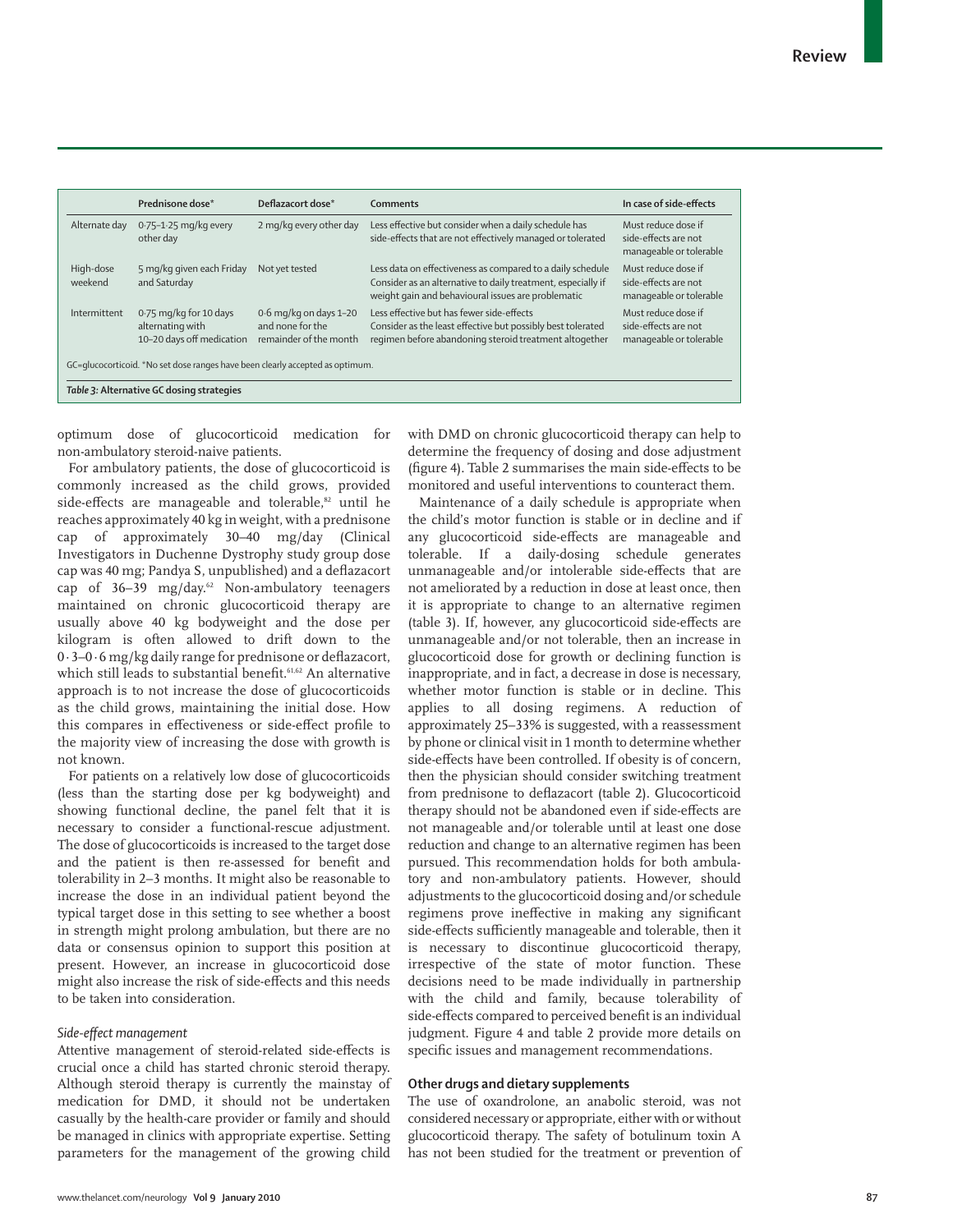contractures in individuals with DMD and is thought to be inappropriate. No recommendations for the use of creatine were established. An RCT of creatine in DMD failed to show a clear benefit.<sup>84</sup> If a patient is taking creatine and has evidence of renal dysfunction, it is necessary to discontinue this supplement.

Supplements, such as coenzyme Q10, carnitine, aminoacids (glutamine, arginine), anti-inflammatories/ anti-oxidants (fish oil, vitamin E, green-tea extract), and others, are being used by some parents and are endorsed by some practitioners. In the absence of supportive data from the literature or expert opinion consensus from these panels, we make no recommendations for the use of supplements. The expert panels also did not rate the value of potential disease-modifying drugs, such as pentoxifylline or various herbal or botanical agents. This was identified as an area for which additional research is needed. Active

# *Panel 1:* **Psychosocial assessments**

#### **Emotional adjustment/coping**

- Brief screening of emotional status is strongly recommended at every clinic visit or on an annual basis at a minimum
- Emotional adjustment screening can be informal in nature and does not require a comprehensive assessment
- Use of short standardised rating scales is appropriate and might be helpful
- Could be completed by a social worker or mental health professional or by other clinical staff with sufficient training in this area (eg, attending physician, nurse)

# **Neurocognitive**

- Comprehensive developmental (children ≤4 years old) or neuropsychological (children ≥5 years old) assessment is recommended at or near time of diagnosis and prior to entering formal schooling
- Standardised performance-based tests and parent/patient rating scales should be used
- Should be done by a neuropsychologist or other professional with expertise in brain functioning and development within the context of medical conditions

#### **Speech and language**

Assessment for speech and language therapy services is necessary for:

- Younger children who present with suspected delays in speech and/or language development (as identified by caregiver or because of professional concerns)
- Older patients who present with loss or impairment of functional communication ability

#### **Autism spectrum disorders**

- Screening is necessary in children with DMD who are suspected of having language delays, restricted or repetitive behaviour patterns, or deficits in social functioning (as identified by caregiver or because of professional concerns)
- Necessary to refer to an experienced professional for comprehensive assessment and management of an autism spectrum disorder following positive screening or if ongoing concerns exist

#### **Social work**

- Assessment of the caregivers and family by a social-services professional is necessary
- A social services professional is defined as a clinical social worker or other professional who is sufficiently trained and qualified to assess and address emotional adjustment and coping, who has access to financial resources and programmes and social support networks, and who has an understanding/awareness of DMD

DMD=Duchenne muscular dystrophy.

involvement of families in activities that help with the advancement of knowledge about DMD, such as patient registries and clinical trials, was encouraged.

# **Psychosocial management**

The medical care of a patient who has DMD and his family is not complete without support for their psychosocial wellbeing.<sup>85,86</sup> For many parents, the stress caused by the psychosocial problems of their child exceeds the stress associated with the physical aspects of the disease.<sup>87</sup> Needs vary with the age of the patient and stage of disease (figure 2), but several general statements are valid.

DMD is a multilevel/multisystem disease. Biological factors (including the lack of dystrophin and/or its isoforms and the subsequent effect on brain development and functioning),<sup>88</sup> social and emotional factors, and treatment factors (eg, glucocorticoids) can all play a part in psychosocial health.5 Although most psychosocial issues are not unique to DMD, patients with DMD are at increased risk for problems in these areas. The psychosocial difficulties that are observed in DMD should be treated with the same effective, evidence-based interventions that are used in the general population,<sup>89</sup> with a strong emphasis on prevention and early intervention, because this will maximise potential outcome.

In general, psychosocial adjustment of boys with DMD is similar to that for other chronic medical conditions.<sup>90</sup> However, some specific areas of risk are of particular concern. Difficulties in social functioning might be due to biologically based deficits in specific cognitive skills, such as social reciprocity, social judgment, perspective taking, and affective discrimination, whereas the consequences of DMD (ie, physical limitations) might result in social isolation, social withdrawal, and reduced access to social activities. The pattern of speech and language deficits, including those in language development, short-term verbal memory, and phonological processing, as well as cognitive delays, including impaired intelligence and specific learning disorders, are well documented.<sup>91-94</sup> There is also increased risk for neurobehavioural and neurodevelopmental disorders, including autism spectrum disorders, attention-deficit hyperactivity disorder, and obsessive-compulsive disorder.95 Problems might be encountered with emotional adjustment and depression.<sup>5</sup> Anxiety might also be an issue and can be exacerbated by cognitive deficits in mental flexibility and adaptability (ie, overly-rigid thought processes). Similarly, deficits in mental flexibility and emotional regulation can result in oppositional/argumentative behaviour and explosive temper problems. Increased rates of depression in parents of children who have DMD underscore the need for assessment and support of the entire family.<sup>96</sup>

# **Assessments**

Crucial times to consider assessments include the time around diagnosis (for some families, a 6–12-month window will be needed for some assessments to allow for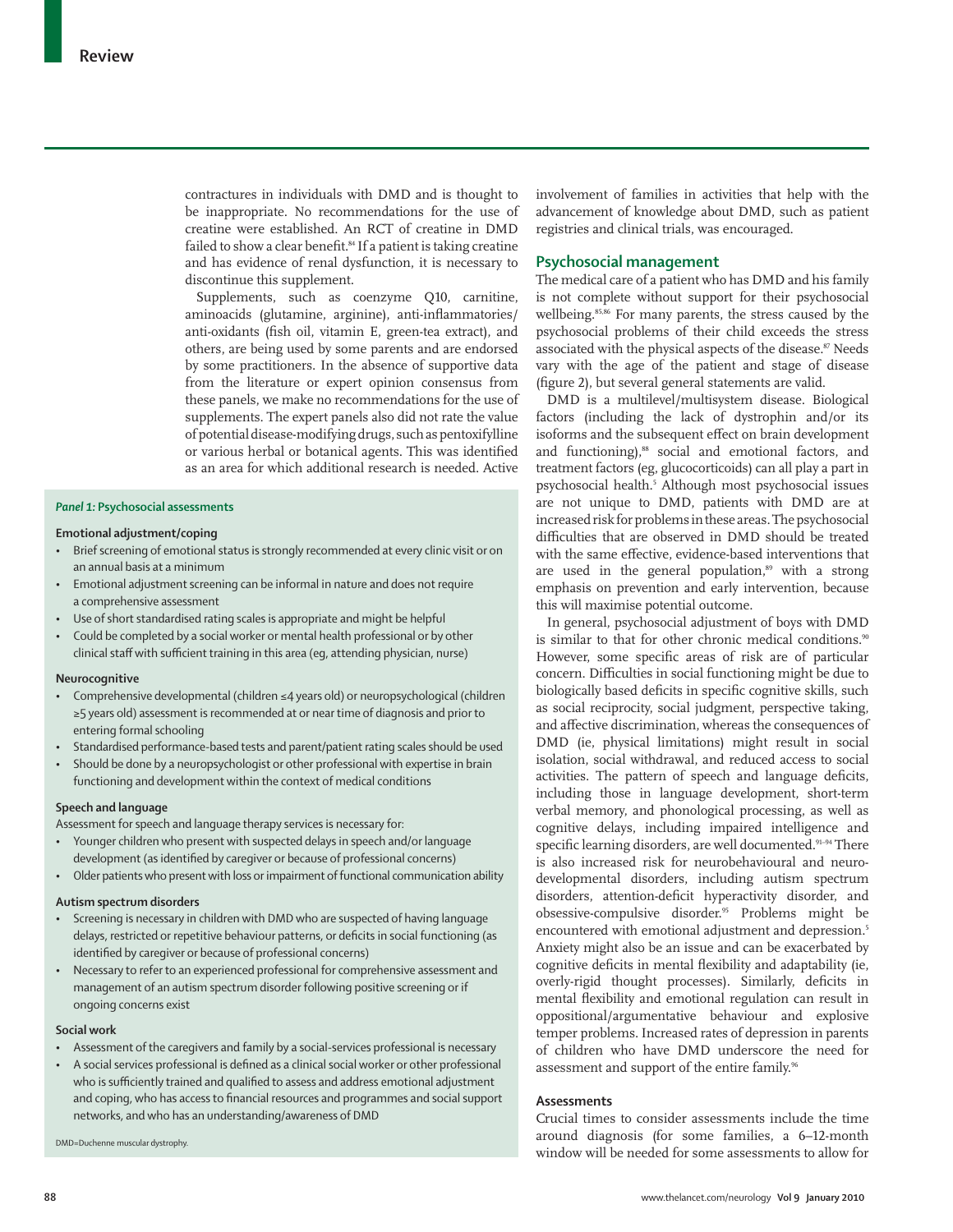adjustment after diagnosis), before entering school, and after a change in function. Although not every clinic will have direct access to all assessments and interventions listed (panels 1 and 2), we hope that these recommendations can serve as a guide to filling gaps in clinical staff and directing referrals, where appropriate. Assessments are targeted at the areas of emotional adjustment and coping, neurocognitive functioning, speech and language development, the possible presence of autism spectrum disorders, and social support. Routine screening of psychosocial wellbeing in the patient, parents, and siblings is necessary.

# **Interventions**

Interventions will depend on the individual, but should be available to meet a broad spectrum of needs. Of crucial importance to patient/family psychosocial health is the designation of a care coordinator who can serve as a point of contact for families and who has sufficient knowledge and background in neuromuscular disorders to be able to meet the family's information needs.<sup>86</sup> Proactive intervention to help families and patients avoid the social problems and social isolation that occur in the context of DMD is necessary (panel 2).

Development of an individual education plan for all children with DMD in collaboration with their parents and schools is necessary to address potential learning problems. In addition, this will help with modification of activities that might otherwise prove harmful to the child's muscles (eg, physical education) or might lead to reduced energy/fatigue (eg, walking long distances to and from lunch) or safety (eg, playground activities) and accessibility issues. Promoting patient independence and involvement in decision making (ie, as it relates to their medical care) is also necessary.

Psychopharmacological interventions should be considered for the treatment of moderate to severe psychiatric symptoms as part of a multimodal treatment plan that includes appropriate psychotherapies and educational interventions. Standard prescribing practices and guidelines apply, with additional considerations focused on the patient's cardiac status and drug interactions and side-effects when combined with other medications (eg, weight gain and glucocorticoids), and the patient's general medical condition. Close monitoring with systematic, routine follow-up is highly recommended, including consultation with the appropriate specialist if concerns arise.

Palliative care is appropriate to relieve or prevent suffering and to improve quality of life in patients who have DMD, as needed. In addition to pain management, palliative care teams might also be able to provide emotional and spiritual support, assist families in clarifying treatment goals and making difficult medical decisions, facilitate communication between families and medical teams, and address issues related to grief, loss, and bereavement.

# *Panel 2:* **Psychosocial interventions**

# **Psychotherapy**

- Parental management training: recommended for externalising behaviours (eg, noncompliance/disruptive behaviour and parent-child conflict)
- Individual therapy: recommended for internalising behaviours (eg, low self-esteem and depression, anxiety, and obsessive-compulsive disorder, adjustment and coping difficulties)
- Group therapy: recommended for social skills deficits
- Family therapy: recommended for adjustment and coping difficulties and parent-child conflict
- Applied behaviour analysis: recommended for specific behaviours related to autism

#### **Pharmacological interventions**

- Selective serotonin re-uptake inhibitors for depression, anxiety, obsessive-compulsive disorder
- Mood stabilisers for aggression, anger/emotional dysregulation
- Stimulants for attention-deficit hyperactivity disorder

#### **Social interaction interventions**

- Increasing DMD awareness and knowledge among school personnel
- Peer education about DMD
- Social skills training (as needed to address deficits in this area)
- Modified/adapted sports, summer camps, and youth groups/programmes
- Art groups, equestrian, and aqua therapies, use of service dogs, nature programmes, and internet/chat rooms, among others
- Promoting patient independence and self-advocacy

# **Educational interventions**

- Neuropsychological assessment at diagnosis and before entering school
- Individualised education programme on entering school
- Measures to address deficits as they are identified

# **Care/support interventions**

- Care coordinator: serves as a point of contact for the family to meet family information needs, schedule and coordinate appointments, and facilitate communication with clinicians, etc; should be a professional with a sufficient level of training regarding clinical care for DMD
- Home health-care services: should be used if a patient's health is at risk because sufficient care cannot be provided in their current setting or circumstances; might also be appropriate in other situations when the current care providers cannot sufficiently meet the patient's care needs
- Transition planning: encouraging self-advocacy in medical care, facilitating transfer to a new medical care team, and developing educational and vocational opportunities
- Palliative care: appropriate for pain management, as needed; emotional and spiritual support; and guidance for treatment and medical decisions
- Hospice care: necessary for end-stage patients

DMD=Duchenne muscular dystrophy.

#### **Conclusions**

The recommendations presented in the two parts of this Review represent the outcome of an international collaboration of clinical experts working to inform optimum care for DMD. Because of a paucity of data from RCTs for DMD (a common situation in rare disorders), a well-established method was chosen to generate statements about the appropriateness or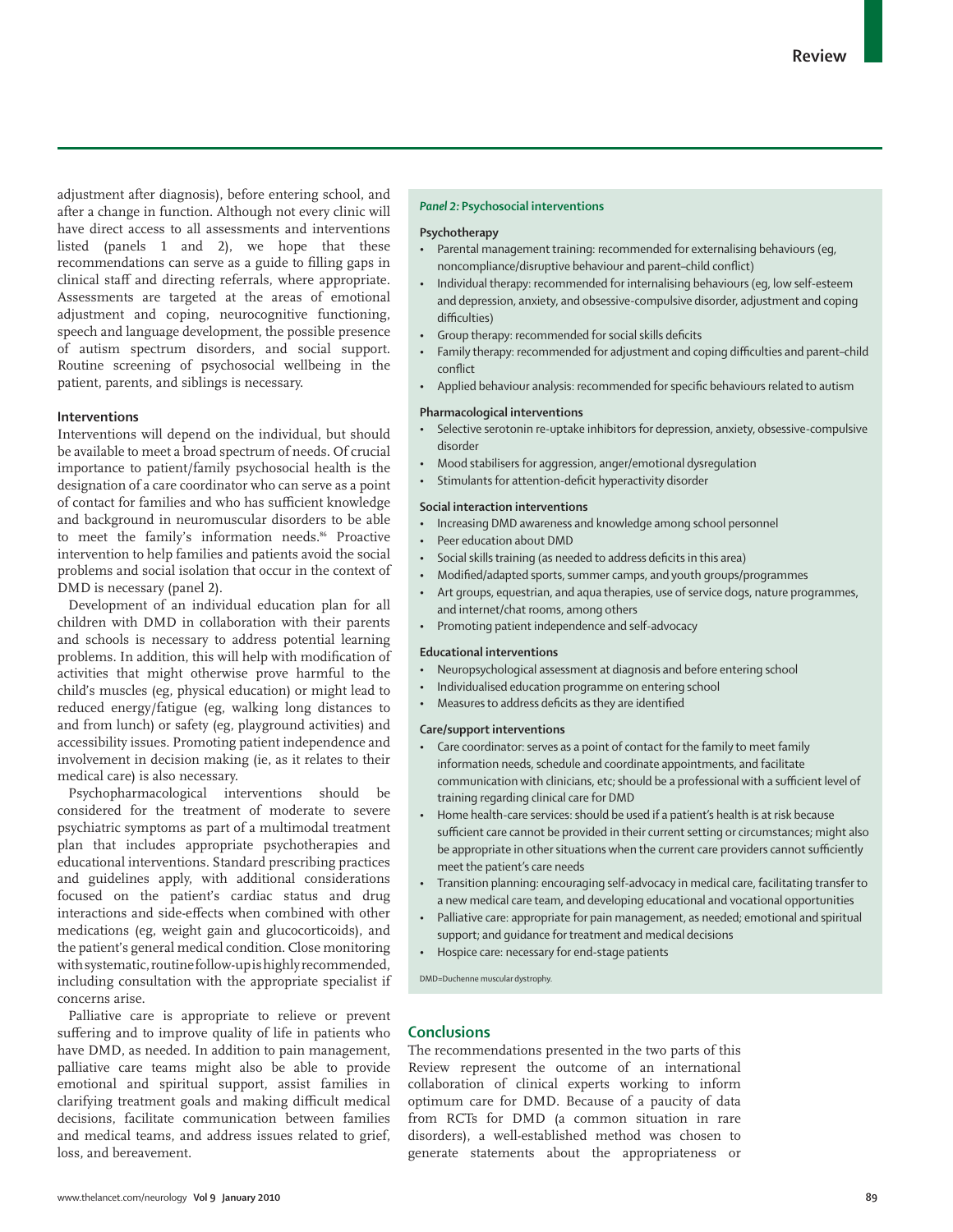#### **Search strategy and selection criteria**

Peer-reviewed literature was searched using the key search terms of "Duchenne" or "muscular dystrophy", or both, paired with one of 410 other search terms related to a comprehensive list of assessment tools and interventions used in DMD management. The full list of search terms is available on request. The databases used included Medline, Embase, Web of Science, and the Cochrane Library. Initial inclusion criteria consisted of available abstracts of human studies published in English between 1986 and 2006. Each working group also incorporated major articles from its discipline published before 1986 and from 2007 to mid-2009 in the process of discussions, final assessments, and write-up of recommendations.

inappropriateness and necessity of clinical interventions. RAM offers several benefits compared with other consensus-based methods, including evidence-based generation of the questions to be addressed, independent appraisal of the options followed by group discussion, and several rounds of iteration.<sup>35</sup> A further advantage was the systematic evaluation of distinct clinical scenarios, mimicking as much as possible the clinical decision-making process in all its complexity.

This first part of the care recommendations generated by use of this method emphasises the overall ethos of multidisciplinary care for DMD and goes on to discuss the detail of diagnosis, pharmacological, and psychosocial management. Precise genetic diagnosis is now the gold standard for diagnosis of DMD, and here we recommend that it should be actively sought in all cases. The future possibility of mutation-specific therapies (currently in phase 1 and 2 clinical trials) adds a further urgency to the need for this kind of technology to be universally available.41 As genetic technologies change, in particular with the development of high-throughput diagnostics, this algorithm should become more straightforward.

The pharmacological mainstay of neuromuscular management in DMD is the use of glucocorticoids. Data from RCTs support their use,<sup>19</sup> although treatment regimens are highly variable across different countries and different clinics. Further trials of glucocorticoids and management of their side-effects are likely to augment our knowledge of their optimum use.<sup>60,82</sup> In the meantime, these guidelines provide a framework for glucocorticoid use that allows greater consistency—a point that is of importance not only for current patient care, but in the context of the planning of multicentre trials of other novel therapies, which are allowing the baseline use of steroids as part of the standard of care.

Despite many studies reporting that both behavioural and learning issues are important for patients with DMD and their families, few publications have provided pragmatic guidelines on psychosocial care in this condition. Providing support for these kinds of issues is

frequently a challenge within a medically orientated care structure, but these recommendations clearly put this element of care at the centre of management, with an emphasis on anticipatory interventions, and suggest that measurement of impact on these areas will be a significant challenge as the field moves towards clinical trials.

In the second part of this Review,<sup>34</sup> the discussion focuses on the role of rehabilitation, cardiovascular, gastroenterology/nutrition, orthopaedic/surgical, and respiratory specialties in DMD, so that together the two Reviews can provide a comprehensive and current guide to management in this condition.

#### **Contributors**

All authors provided intellectual expertise in the study design, generation and interpretation of data, writing of the Review, and the decision to publish. KB, aided by RF, drafted and edited the Review, and approved the final version. DJB, LEC, LC, SP, and CC were involved in the literature search.

#### **DMD Care Considerations Working Group (CCWG) steering committee** T Abresch, C McDonald (University of California, Davis, CA, USA); L E Case (Duke University, Durham, NC, USA); D Atkins, K Siegel (US Agency for Healthcare Research and Quality, Rockville, MD, USA); L Cripe, B Wong (Cincinnati Children's Hospital Medical Center, Cincinnati, OH, USA); V Cwik (Muscular Dystrophy Association, Tucson, AZ, USA); J Finder (Children's Hospital of Pittsburgh, Pittsburgh, PA, USA); P Furlong (Parent Project Muscular Dystrophy, Fort Lee, NJ, USA); A Kenneson, A Vatave, C Constantin (CDC National Center on Birth Defects and Developmental Disabilities, Atlanta, GA, USA); S Pandya (University of Rochester, Rochester, NY, USA); J Porter (National Institute of Neurological Disorders and Stroke, US National Institutes of Health, Bethesda, MD, USA); M Sussman (Shriner's Hospital for Children, Portland, OR, USA).

#### **DMD-CCWG publication committee**

K Bushby (managing editor; Newcastle University, Newcastle upon Tyne, UK), all expert panel chairs (see below), and the following members of the steering committee: T Abresch, C Constantin, V Cwik, J Finder, P Furlong, J Porter, K Siegel, M Sussman, B Wong.

#### **DMD-CCWG expert panel members**

*Cardiovascular management*—L Cripe (chair); J Towbin (Cincinnati Children's Hospital Medical Center, Cincinnati, OH, USA); J Bourke (Newcastle University, UK); D Connuck (Janet Weis Children's Hospital, Danville, PA, USA); E Goldmuntz (Children's Hospital of Philadelphia, Philadelphia, PA, USA); L Markham (Vanderbilt University, Nashville, TN, USA); K D Mathews (University of Iowa Children's Hospital, Iowa City, IA, USA); E McNally (University of Chicago, Chicago, IL, USA); R Moxley (University of Rochester, Rochester, NY, USA); R Williams (University of Utah, Salt Lake City, UT, USA).

*Diagnostics*—P R Clemens (chair; University of Pittsburgh and the Department of Veteran Affairs Medical Center, Pittsburgh, PA, USA); A M Connolly (Washington University School of Medicine, St Louis, MO, USA); C Cunniff (University of Arizona College of Medicine, Tucson/Phoenix, AZ, USA); K Dent, K Flanigan (University of Utah, Salt Lake City, UT, USA); E Hoffman (Children's National Medical Center, Washington, DC, USA); S Iannaccone (University of Texas Southwestern Medical Center, Dallas, TX, USA); N Johnson (Johns Hopkins School of Medicine, Baltimore, MD, USA); T Miller (University of Arizona Health Sciences Center, Tucson/Phoenix, AZ, USA); T Sejersen (Karolinska Institute, Stockholm, Sweden).

*Gastrointestinal and nutritional management*—A Kaul (co-chair); J Tomezsko (co-chair [retired]; Children's Hospital of Philadelphia, Philadelphia, PA, USA); S Casey (Seattle Children's Hospital, Seattle, WA, USA); N Goemans (University Hospital Leuven, Leuven, Belgium); A Gulyas, K Swan (University of Medicine and Dentistry of New Jersey, Newark, NJ, USA); K Larson (Gillette Children's Specialty Healthcare, St Paul, MN, USA); H Lipner (Hackensack University Medical Center, Hackensack, NJ, USA); M Mascarenhas (Children's Hospital of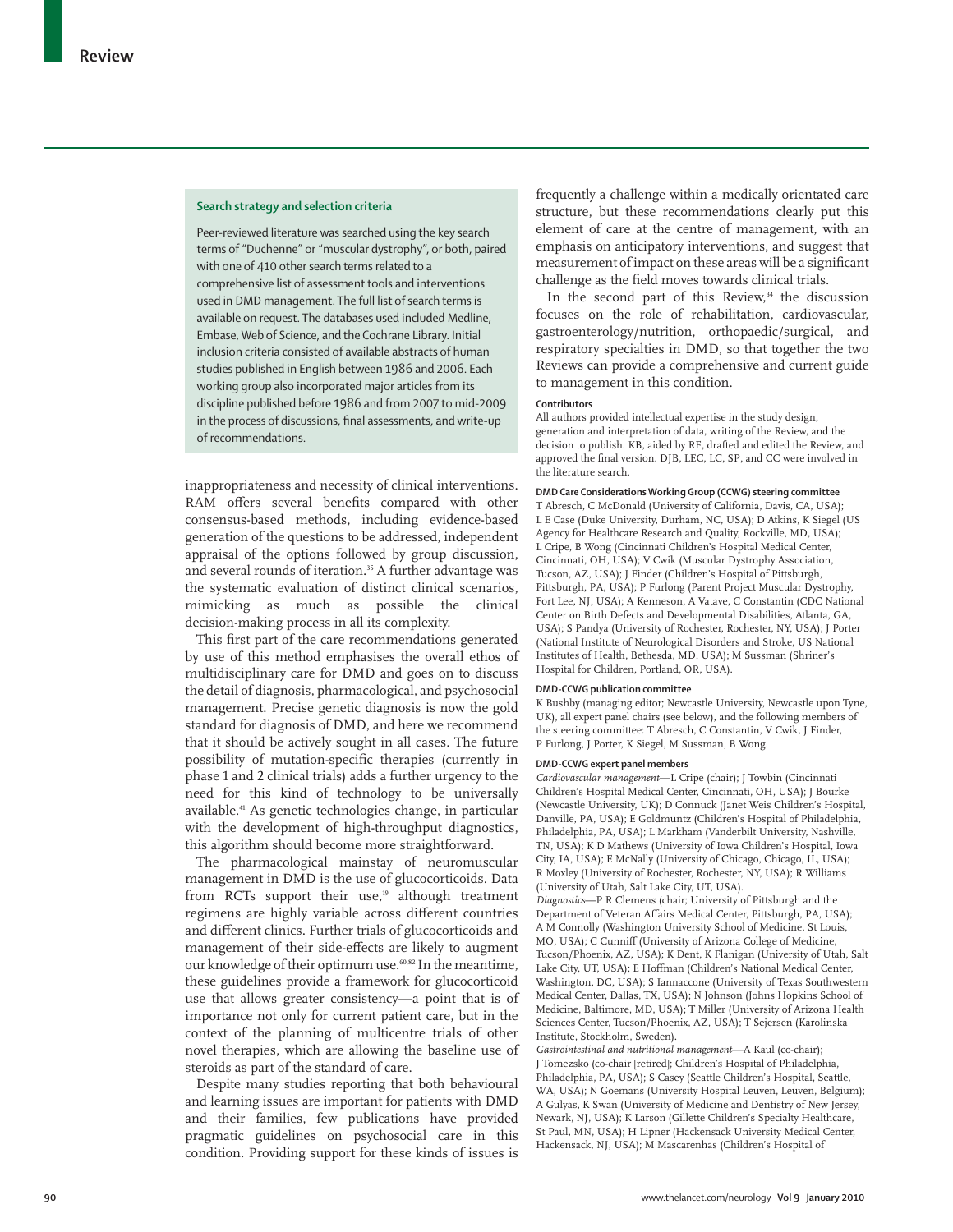Philadelphia, Philadelphia, PA, USA); K Rao (Cincinnati Children's Hospital Medical Center, Cincinnati, OH, USA). *Neuromuscular management*—R Finkel (chair); C Bonnemann (Children's Hospital of Philadelphia, Philadelphia, PA, USA); D Biggar (Bloorview Kids Rehab, Toronto, Canada); K Bushby (Newcastle University, Newcastle upon Tyne, UK); D Escolar (formerly with Children's National Medical Center, Washington, DC, USA); E W Massey (Duke University School of Medicine, Durham, NC, USA); T Miller (University of Arizona Health Sciences Center, Tucson/Phoenix, AZ, USA); J Pascual (University of Texas Southwestern Medical Center, Dallas, TX, USA); J Sladky (Emory University, Atlanta, GA, USA); K Wagner (Johns Hopkins Hospital, Baltimore, MD, USA); B Wong (Cincinnati Children's Hospital Medical Center, Cincinnati, OH, USA). *Orthopaedic and surgical management*—F Shapiro (chair; Children's Hospital Boston, Boston, MA, USA); B Alman (Hospital for Sick Children, Toronto, Canada); J Bach, A Patel (University of Medicine and Dentistry of New Jersey, Newark, NJ, USA); D J Birnkrant (MetroHealth Medical Center/Case Western Reserve University, Cleveland, OH, USA); T Do, N Weidner (Cincinnati Children's Hospital Medical Center, Cincinnati, OH, USA); W Mackenzie (Jefferson Medical College, Thomas Jefferson University, Philadelphia, PA, USA); C McDonald (University of California, Davis, CA, USA); H Saraste (Karolinska Institute, Stockholm, Sweden); M Sussman (Shriner's Hospital for Children, Portland, OR, USA); E Vroom (Algra and Vroom Orthodontics Practice, Purmerend, Netherlands).

*Psychosocial management*—K Kinnett (co-chair); J Poysky (co-chair), S Moreland (Baylor College of Medicine, Houston, TX, USA); S Cotton (University of Melbourne, Melbourne, Australia); J Hendriksen (Maastricht University Hospital, Maastricht, Netherlands); V Hinton (Columbia University, New York, NY, USA); J Kiefel (Children's Healthcare of Atlanta, Atlanta, GA, USA); K McGuire (Muscular Dystrophy Association, Tucson, AZ, USA); M Ritzo (Children's National Medical Center, Washington, DC, USA); C Trout (University of Iowa Children's Hospital, Iowa City, IA, USA); N Weidner (Cincinnati Children's Hospital Medical Center, Cincinnati, OH, USA). *Rehabilitation management*—L E Case (co-chair; Duke University, Durham, NC, USA); C McDonald (co-chair; University of California, Davis, CA, USA); S Pandya (co-chair; University of Rochester, Rochester, NY, USA); G Carter (University of Washington School of Medicine, Seattle, WA, USA); C Cronin, A Gulyas (University of Medicine and Dentistry of New Jersey, Newark, NJ, USA); M Eagle (Newcastle University, Newcastle upon Tyne, UK); J Engel (University of Washington, Seattle, WA, USA); S Evans (Children's National Medical Center, Washington, DC, USA); H Lipner (Hackensack University Medical Center, Hackensack, NJ, USA); D Matthews (University of Colorado School of Medicine, Denver, CO, USA); L Morrison (University of New Mexico School of Medicine, Albuquerque, NM, USA); H Posselt (Montrose Access, Corinda, QLD, Australia); P Ryan, J Smith (New York Presbyterian Hospital, New York, NY, USA); N Strauss (Columbia University Medical Center, New York, NY, USA); C Trout (University of Iowa Children's Hospital, Iowa City, IA, USA); A Wright (Carolinas Neuromuscular/ALS-MDA Center, Charlotte, NC, USA). *Respiratory management*—D J Birnkrant (chair; MetroHealth Medical Center, Case Western Reserve University, Cleveland, OH, USA); R Amin (Cincinnati Children's Hospital Medical Center, Cincinnati, OH, USA); J Bach (University of Medicine and Dentistry of New Jersey, Newark, NJ, USA); J Benditt (University of Washington School of Medicine, Seattle, WA, USA); M Eagle (Newcastle University, Newcastle upon Tyne, UK); J Finder (Children's Hospital of Pittsburgh, Pittsburgh, PA, USA); J T Kissel (Ohio State University Medical Center, Columbus, OH, USA); A Koumbourlis (Children's National Medical Center, Albert Einstein College of Medicine, Bronx, NY, USA); R M Kravitz (Duke University, Durham, NC, USA).

#### **Conflicts of interest**

KB is a consultant for Acceleron, AVI, Debiopharm, Prosensa, and Santhera. LEC has received honoraria from Genzyme Corporation, has participated in research supported by Genzyme Corporation, PTC Therapeutics, the Leal Foundation, and Families of Spinal Muscular Atrophy, has been awarded grant support from the National Skeletal Muscle Research Center, and is a member of the Pompe Registry Board of Advisors. All other authors have no conflicts of interest.

#### **Acknowledgments**

We thank P Eubanks, A Kenneson, A Vatave (CDC); A Cyrus and E Levy (Oak Ridge Institute for Science and Education); B Bradshaw, H Desai, P Haskell, E Hunt, A Marsden, C Muse, and L Yuson (Booz/Allen/ Hamilton); and B Tseng (Massachusetts General Hospital, Harvard Medical School) for their contributions to this study and manuscript. We also thank the following organisations for their collaboration on this study: Muscular Dystrophy Association, National Institute on Disability and Rehabilitation Research, Parent Project Muscular Dystrophy, and TREAT-NMD (EC036825). In addition, we thank M Levine, M Mascarenhas, and M Thayu (Children's Hospital of Philadelphia) for their participation in discussions about bone health; and G Carter, J Engel (University of Washington), H Posselt (Montrose Access, Australia), and C Trout (University of Iowa Children's Hospital) for their advice on pain management. The CDC provided support for the project through funding, study design, collection, analysis, and interpretation of data and manuscript preparation. The findings and conclusions in this report are those of the authors and do not necessarily represent the official position of the CDC.

#### **References**

- 1 Drousiotou A, Ioannou P, Georgiou T, et al. Neonatal screening for Duchenne muscular dystrophy: a novel semiquantitative application of the bioluminescence test for creatine kinase in a pilot national program in Cyprus. *Genet Test* 1998; **2:** 55–60.
- 2 Bradley D, Parsons E. Newborn screening for Duchenne muscular dystrophy. *Semin Neonatol* 1998; **3:** 27–34.
- 3 Emery AE. Population frequencies of inherited neuromuscular diseases—a world survey. *Neuromuscul Disord* 1991; **1:** 19–29.
- Bushby KM, Hill A, Steele JG. Failure of early diagnosis in symptomatic Duchenne muscular dystrophy. *Lancet* 1999; **353:** 55–78.
- 5 Poysky J, Behavior in DMD Study Group. Behavior patterns in Duchenne muscular dystrophy: report on the Parent Project Muscular Dystrophy behavior workshop 8–9 of December 2006, Philadelphia, USA. *Neuromuscul Disord* 2007; **17:** 986–94.
- 6 Hoffman EP, Brown RH Jr, Kunkel LM. Dystrophin: the protein product of the Duchenne muscular dystrophy locus. *Cell* 1987; **51:** 919–28.
- 7 Nicholson LV, Johnson MA, Bushby KM, Gardner-Medwin D, Curtis A, Ginjaar IB. Integrated study of 100 patients with Xp21 linked muscular dystrophy using clinical, genetic, immunochemical, and histopathological data. Part 1. Trends across the clinical groups. *J Med Genet* 1993; **30:** 728–36.
- Nicholson LV, Johnson MA, Bushby KM, Gardner-Medwin D, Curtis A, Ginjaar IB. Integrated study of 100 patients with Xp21 linked muscular dystrophy using clinical, genetic, immunochemical, and histopathological data. Part 2. Correlations within individual patients. *J Med Genet* 1993; **30:** 737–44.
- Nicholson LV, Johnson MA, Bushby KM, Gardner-Medwin D, Curtis A, Ginjaar IB. Integrated study of 100 patients with Xp21 linked muscular dystrophy using clinical, genetic, immunochemical, and histopathological data. Part 3. Differential diagnosis and prognosis. *J Med Genet* 1993; **30:** 745–51.
- 10 Towbin, JA. The role of cytoskeletal proteins in cardiomyopathies. *Curr Opin Cell Biol* 1998; **10:** 131–39.
- Towbin, JA, Bowles, NE. Molecular genetics of left ventricular dysfunction. *Curr Mol Med* 2001; **1:** 81–90.
- 12 Muntoni F, Torelli S, Ferlini A. Dystrophin and mutations: one gene, several proteins, multiple phenotypes. *Lancet Neurol* 2003; **2:** 731–40.
- 13 Bushby KM, Goodship JA, Nicholson LV, et al. Variability in clinical, genetic and protein abnormalities in manifesting carriers of Duchenne and Becker muscular dystrophy. *Neuromuscul Disord* 1993; **3:** 57–64.
- 14 Richards CS, Watkins SC, Hoffman EP, et al. Skewed X inactivation in a female MZ twin results in Duchenne muscular dystrophy. *Am J Hum Genet* 1990; **46:** 672–81.
- 15 Hoffman EP, Arahata K, Minetti C, Bonilla E, Rowland LP. Dystrophinopathy in isolated cases of myopathy in females. *Neurology* 1992; **42:** 967–75.
- 16 Koenig M, Hoffman EP, Bertelson CJ, Monaco AP, Feener C, Kunkel LM. Complete cloning of the Duchenne muscular dystrophy (DMD) cDNA and preliminary genomic organization of the DMD gene in normal and aff ected individuals. *Cell* 1987; **50:** 509–17.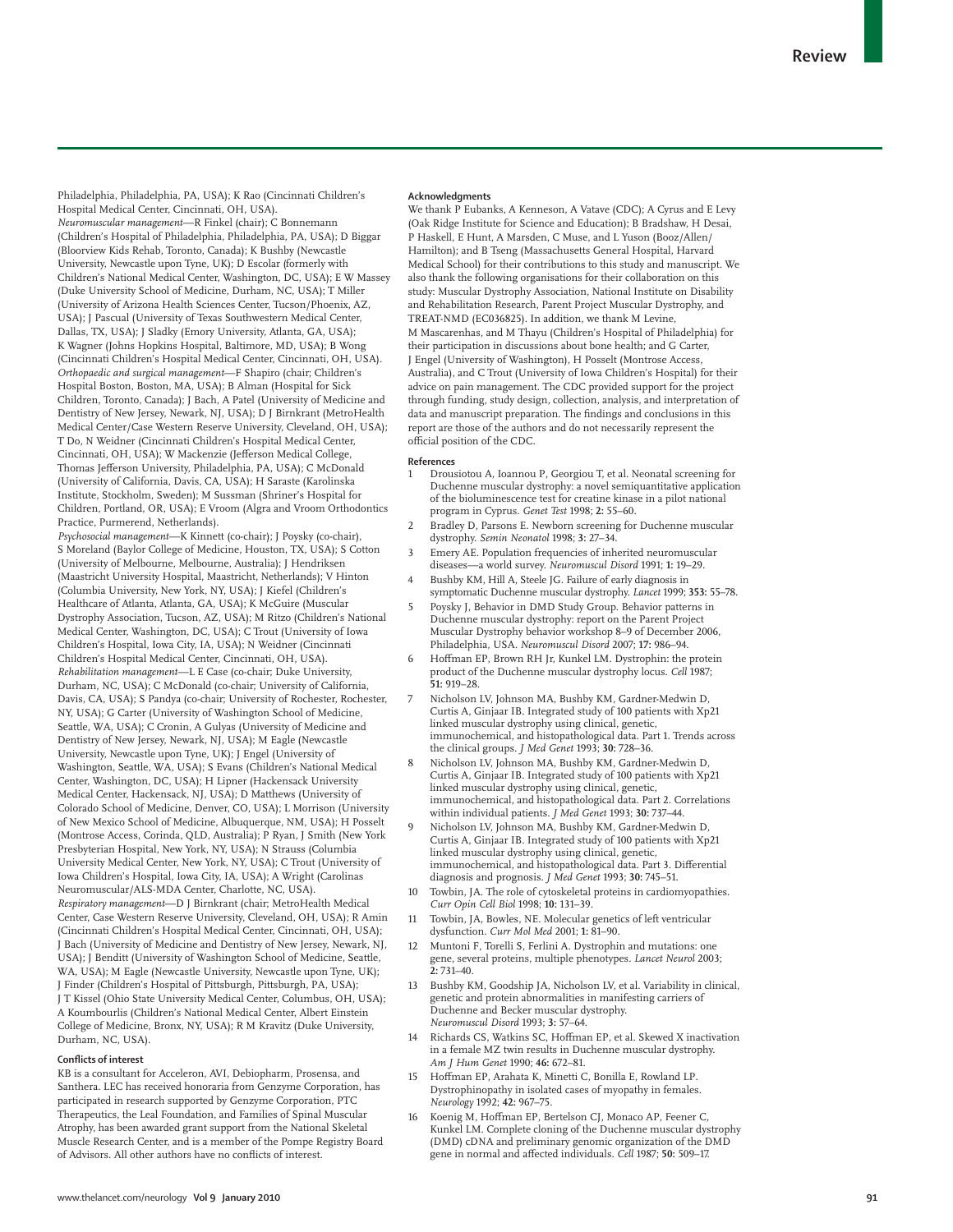- 17 Kunkel LM, Monaco AP, Hoffman E, Koenig M, Feener C, Bertelson C. Molecular studies of progressive muscular dystrophy (Duchenne). *Enzyme* 1987; **38:** 72–75.
- 18 Muntoni F, Wells D. Genetic treatments in muscular dystrophies. *Curr Opin Neurol* 2007; **20:** 590–94.
- 19 Manzur AY, Kuntzer T, Pike M, Swan A. Glucocorticoid corticosteroids for Duchenne muscular dystrophy. *Cochrane Database Syst Rev* 2008; **1:** CD003725.
- 20 Moxley RT 3rd, Ashwal S, Pandya S, et al. Practice parameter: corticosteroid treatment of Duchenne dystrophy: report of the Quality Standards Subcommittee of the American Academy of Neurology and the Practice Committee of the Child Neurology Society. *Neurology* 2005; **64:** 13–20.
- 21 Jeppesen J, Green A, Steffensen BF, Rahbek J. The Duchenne muscular dystrophy population in Denmark, 1977–2001: prevalence, incidence and survival in relation to the introduction of ventilator use. *Neuromuscul Disord* 2003; **13:** 804–12.
- 22 Yasuma F, Konagaya M, Sakai M, Kuru S, Kawamura T. A new lease on life for patients with Duchenne muscular dystrophy in Japan. *Am J Med* 2004; **117:** 363.
- 23 Eagle M, Bourke J, Bullock R, et al. Managing Duchenne muscular dystrophy--the additive effect of spinal surgery and home nocturnal ventilation in improving survival. *Neuromuscul Disord* 2007; **17:** 470–75.
- 24 Eagle M. Report on the muscular dystrophy campaign workshop: exercise in neuromuscular diseases Newcastle, January 2002. *Neuromuscul Disord* 2002; **12:** 975–83.
- 25 Markham LW, Kinnett K, Wong BL, Woodrow Benson D, Cripe LH. Corticosteroid treatment retards development of ventricular dysfunction in Duchenne muscular dystrophy. *Neuromuscul Disord* 2008; **18:** 365–70.
- 26 American Academy of Pediatrics Section on Cardiology and Cardiac Surgery. Cardiovascular health supervision for individuals affected by Duchenne or Becker muscular dystrophy. *Pediatrics* 2005; **116:** 1569–73.
- 27 Bushby K, Muntoni F, Bourke JP. 107th ENMC International Workshop: the management of cardiac involvement in muscular dystrophy and myotonic dystrophy. 7th–9th June 2002, Naarden, the Netherlands. *Neuromuscul Disord* 2003; **13:** 166–72.
- 28 Duboc D, Meune C, Lerebours G, Devaux JY, Vaksmann G, Bécane HM. Effect of perindopril on the onset and progression of left ventricular dysfunction in Duchenne muscular dystrophy. *J Am Coll Cardiol* 2005; **45:** 855–57.
- 29 Brooke MH, Fenichel GM, Griggs RC, Mendell JR, Moxley RT, CIDD Group. Duchenne muscular dystrophy: patterns of clinical progression and effects of supportive therapy. *Neurology* 1989; **39:** 475–81.
- 30 Vignos PJ, Wagner MB, Karlinchak B, Katirji B. Evaluation of a program for long-term treatment of Duchenne muscular dystrophy. Experience at the University Hospitals of Cleveland. *J Bone Joint Surg Am* 1996; **78:** 1844–52.
- 31 Rahbek J, Werge B, Madsen A, Marquardt J, Steffensen BF, Jeppesen J. Adult life with Duchenne muscular dystrophy: observations among an emerging and unforeseen patient population. *Pediatr Rehabil* 2005; **8:** 17–28.
- 32 Tatara K, Shinno S. Management of mechanical ventilation and prognosis in duchenne muscular dystrophy. *IRYO Jap J Natl Med Serv* 2008; **62:** 566–71.
- 33 Parent Project Muscular Dystrophy. MD-CARE Act. http://www. parentprojectmd.org/site/PageServer?pagename=ending\_speakup\_ mdcareact (accessed Oct 7, 2009).
- 34 Bushby K, Finkel R, Birnkrant DJ, et al. Diagnosis and management of Duchenne muscular dystrophy, part 2: implemenetation of multidisciplinary care. *Lancet Neurol* 2009; published online Nov 30. DOI:10.1016/S1474-4422(09)70272-8.
- 35 Fitch K, Bernstein SJ, Aguilar MS, et al. The RAND/UCLA appropriateness method user's manual. Santa Monica, CA: RAND Corporation, 2001.
- 36 Parsons, EP, Clark AJ, Bradley DM. Developmental progress in Duchenne muscular dystrophy: lessons for earlier detection. *Eur J Paediatr Neurol* 2004; **8:** 145–53.
- 37 Prior TW, Bridgeman SJ. Experience and strategy for the molecular testing of Duchenne muscular dystrophy. *J Mol Diagn* 2005; **7:** 317–26.
- 38 Lalic T, Vossen RH, Coffa J, et al. Deletion and duplication screening in the *DMD* gene using MLPA. *Eur J Hum Genet* 2005; **13:** 1231–34.
- 39 Flanigan KM, von Niederhausern A, Dunn DM, Alder J, Mendell JR, Weiss RB. Rapid direct sequence analysis of the dystrophin gene. *Am J Hum Genet* 2003; **72:** 931–39.
- 40 Dent KM, Dunn DM, von Niederhausern AC, et al. Improved molecular diagnosis of dystrophinopathies in an unselected clinical cohort. *Am J Med Genet A* 2005; **134:** 295–98.
- 41 Lim LE, Rando TA. Technology insight: therapy for Duchenne muscular dystrophy—an opportunity for personalized medicine? *Nat Clin Pract Neurol* 2008; **4:** 149–58.
- 42 van Ommen GJ, van Deutekom J, Aartsma-Rus A. The therapeutic potential of antisense-mediated exon skipping. *Curr Opin Mol Ther*  2008; **10:** 140–49.
- 43 van Deutekom JC, Janson AA, Ginjaar IB, et al. Local dystrophin restoration with antisense oligonucleotide PRO051. *N Engl J Med*  2007; **357:** 2677–86.
- 44 Muntoni F. Is a muscle biopsy in Duchenne dystrophy really necessary? *Neurology* 2001; **57:** 574–75.
- 45 Lacomis D. The use of percutaneous needle muscle biopsy in the diagnosis of myopathy. *Curr Rheumatol Rep* 2000; **2:** 225–29.
- 46 Lacomis D. The utility of muscle biopsy. *Curr Neurol Neurosci Rep* 2004; **4:** 81–86.
- 47 Henriksson KG. Semi-open muscle biopsy technique. A simple outpatient procedure. *Acta Neurol Scand* 1979; **59:** 317–23.
- 48 Dorph C, Nennesmo I, Lundberg IE. Percutaneous conchotome muscle biopsy. A useful diagnostic and assessment tool. *J Rheumatol* 2001; **28:** 1591–99.
- 49 Beenakker EA, Maurits NM, Fock JM, Brouwer OF, van der Hoeven JH. Functional ability and muscle force in healthy children and ambulant Duchenne muscular dystrophy patients. *Eur J Paediatr Neurol* 2005; **9:** 387–93.
- 50 Florence JM, Pandya S, King WM, et al. Clinical trials in Duchenne dystrophy. Standardization and reliability of evaluation procedures. *Phys Ther* 1984; **64:** 41–45.
- Pandya S, Florence JM, King WM, Robinson J, Signore LC, CIDD Group. Reliability of goniometric measurements in patients with Duchenne muscular dystrophy. *Phys Ther* 1985; **65:** 1339–42.
- 52 Brooke MH, Griggs RC, Mendell JR, Fenichel GM, Shumate JB, Pellegrino RJ. Clinical trial in Duchenne dystrophy. 1. The design of the protocol. *Muscle Nerve* 1981; **4:** 186–97.
- 53 Gorospe JR, Hoffman EP. Duchenne muscular dystrophy. *Curr Opin Rheumatol* 1992; **4:** 794–800.
- 54 Matsumura K, Ohlendieck K, Ionasescu VV, et al. The role of the dystrophin-glycoprotein complex in the molecular pathogenesis of muscular dystrophies. *Neuromuscul Disord* 1993; **3:** 533–35.
- 55 Johnson EW, Walter J. Zeiter Lecture: pathokinesiology of Duchenne muscular dystrophy: implications for management. *Arch Phys Med Rehabil* 1977; **58:** 4–7.
- 56 McDonald CM, Abresch RT, Carter GT, et al. Profiles of neuromuscular diseases. Duchenne muscular dystrophy. *Am J Phys Med Rehabil* 1995; **74** (suppl)**:** S70–92.
- 57 Siegel IM. Pathomechanics of stance in Duchenne muscular dystrophy. *Arch Phys Med Rehabil* 1972; **53:** 403–06.
- Sutherland DH, Olshen R, Cooper L, et al. The pathomechanics of gait in Duchenne muscular dystrophy. *Dev Med Child Neurol* 1981; **23:** 3–22.
- 59 Angelini C. The role of corticosteroids in muscular dystrophy: a critical appraisal. *Muscle Nerve* 2007; **36:** 424–35.
- Bushby K, Muntoni F, Urtizberea A, Hughes R, Griggs R. Report on the 124th ENMC International Workshop. Treatment of Duchenne muscular dystrophy; defining the gold standards of management in the use of corticosteroids. 2–4 April 2004, Naarden, The Netherlands. *Neuromuscul Disord* 2004; **14:** 526–34.
- 61 King WM, Ruttencutter R, Nagaraja HN, et al. Orthopedic outcomes of long-term daily corticosteroid treatment in Duchenne muscular dystrophy. *Neurology* 2007; **68:** 1607–13.
- 62 Biggar WD, Harris VA, Eliasoph L, Alman B. Long-term benefits of deflazacort treatment for boys with Duchenne muscular dystrophy in their second decade. *Neuromuscul Disord* 2006; **16:** 249–55.
- 63 Houde S, Filiatrault M, Fournier A, et al. Deflazacort use in Duchenne muscular dystrophy: an 8-year follow-up. *Pediatr Neurol*  2008; **38:** 200–06.